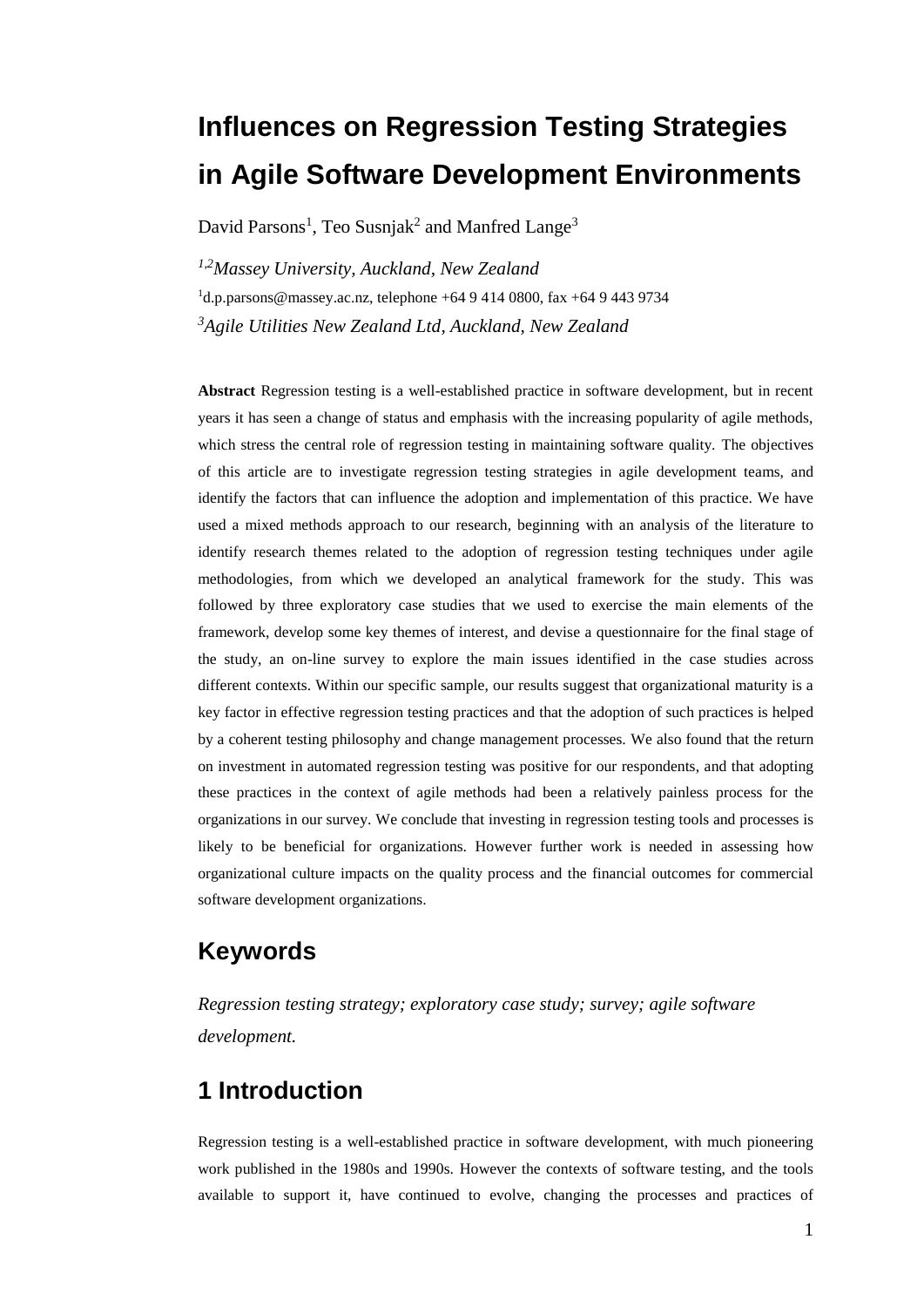regression testing adoption and execution. In recent years the field of regression testing has seen a change of status and emphasis with the increasing popularity of agile methods, which stress the central role of regression testing in maintaining software quality. Regression testing is no longer an occasional, crisis driven activity undertaken by testers who are isolated from the development team. Rather, it is increasingly an essential component of a continuous integration process. Thus regression testing has been raised in profile from a relatively orthogonal activity to a core practice in agile development strategies. An analysis of the literature shows that much research has been carried out into regression testing activities that might be characterized as operational or organizational, but aspects related to regression testing that might be characterized as strategic (policies for adoption, management and evolution) have been less explored. The available literature suggests that there is no single template for regression testing strategy, which will vary based on external context factors such as types of products and levels of regulatory compliance, and internal context factors such as organizational testing philosophy and maturity of teams and organizations. These context factors impact on aspects of practice such as infrastructure investment and change and risk management. In this article we discuss an exploratory field study and the results of a survey designed to investigate regression testing strategy in agile development teams. Our results suggest that organizational maturity is a key factor in effective practices, but that the pathway to adopting such practices, and thus becoming a mature testing organization, is not particularly difficult, assuming a coherent testing philosophy and change management processes.

In this paper we have analyzed the literature on regression testing, and identified three levels of regression testing practice that have been previously investigated by researchers. We have categorized these as operational (specific regression testing practices), organizational (the day to day management of the test process) and strategy (the broader contexts of regression testing, both within the organization and its external market and regulatory context). We note that the nature and role of regression testing in software development organizations has changed over time, with the increasing popularity of agile methods, with their focus on techniques such as test driven development and continuous integration. We observe that current coverage of regression testing strategy in the literature is less extensive than coverage of operational and organizational testing. Therefore we have chosen to focus our study at the level of strategy. We have identified some core themes from the literature that we believe can be categorized as aspects of strategy and from these have developed some research questions that we have chosen to investigate through three case studies and a subsequent survey. We find that certain contextual factors are worthy of further investigation, including organizational maturity, regulatory compliance, investment, and change and risk management.

The remainder of this paper is organized as follows. In Section 2 we provide a definition of regression testing and explore how that has evolved with the increasing popularity of agile methods. We then define our three levels of regression testing, as derived from an analysis of the literature, identifying core areas of research within each level. Section 3 outlines our research motivation and method, while Section 4 further investigates and defines the concept of regression testing strategy and introduces the proposed analytical framework. Section 5 examines factors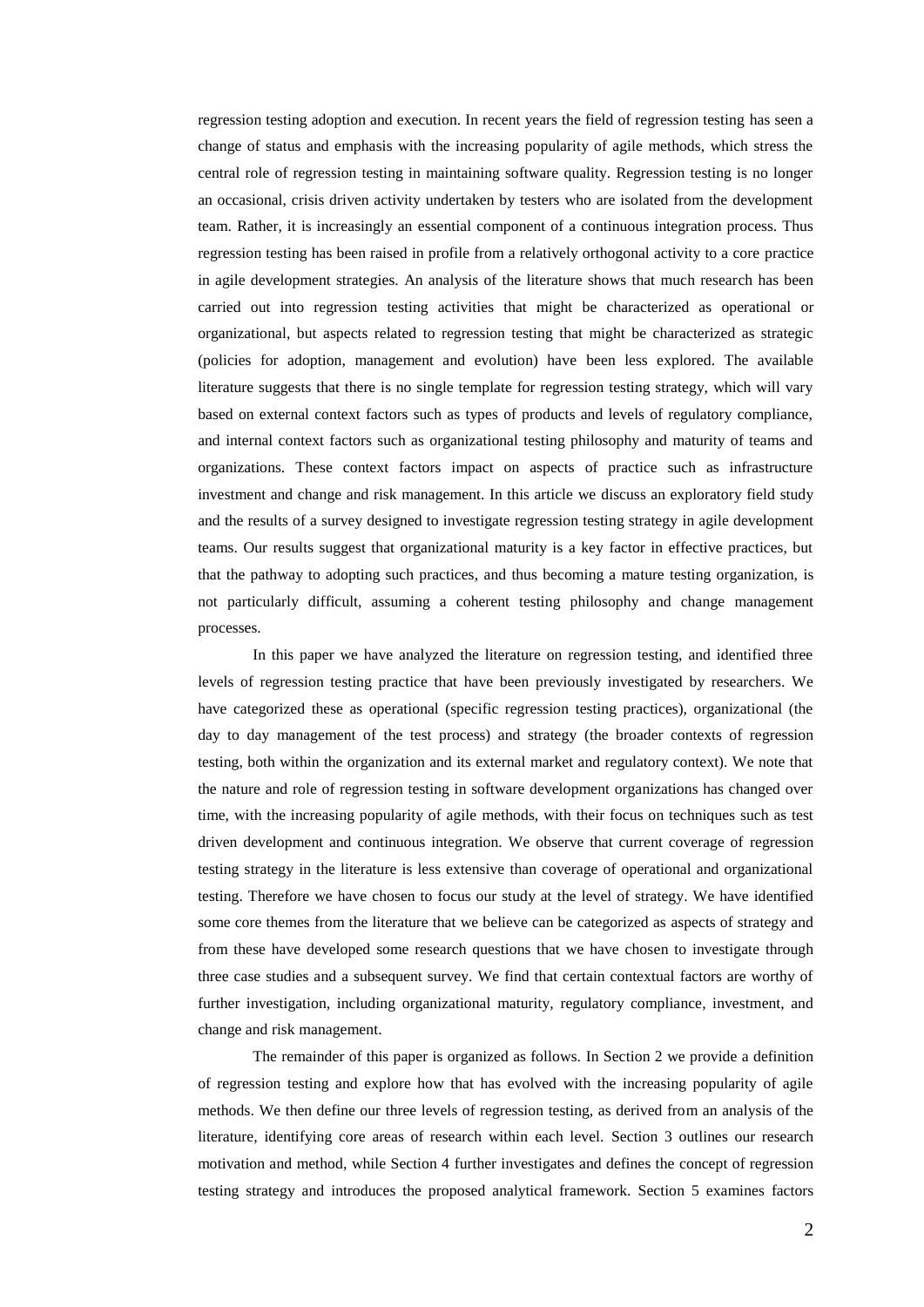within regression testing strategy through a set of case studies and from these the design of the online survey is described. Section 6 describes the survey design and conduct, and section 7 presents the survey results. Section 8 provides our conclusions and some suggestions for future work.

### **2 Background and Definitions**

In this paper we refer both to regression testing in general and also how it is specifically applied in agile environments. This section seeks to clarify our definitions, and also categorizes previous research in the area of regression testing into three categories; operational, organizational and strategy.

#### **2.1 A definition of regression testing**

Simply put, a regression test suite is a series of tests run against a modified software component under review, following its maintenance (which may be corrective or adaptive) or enhancement (functional or non-functional). Given that there are different types of maintenance and enhancement, there are also different types of regression testing; progressive regression testing (for changes to the software specification) and corrective regression testing (for other changes) (Korel & Al-Yami 1998). Siegel (1996) notes that regression testing has two objectives; to find failures introduced by changes to a tested software component, and to fail to reproduce old failures claimed to be fixed by maintenance. He also makes the point that regression tests are almost always automated, since in high labor-cost markets it is not cost effective to repeat manual tests many times over. Nevertheless, manual regression testing still takes place, as reported by one of the respondents in our survey (described later). It is important to note that regression "is not an innate quality of the suite itself, which is the same as when you ran it against the original component" (Siegel 1996 p.288). Thus we need to look further to define what we mean by regression testing, since its behavior in practice is actually defined by the nature of the original tests that are being re-run. These same tests may perform different roles at different stages of the development process, for example a test case designed for unit testing may be rerun again at an integration level (Tsai, Poonawala & Suganuma 1998).

Regression testing itself may exclude verifications of the interactions of system functions (Gittens et al. 2002). Thus regression testing is not the creation of a new test suite, nor the arbitrary running of every available test. Rather it is the pragmatic selection of a test suite from tests developed from other parts of the test process. One effect of this is that the regression testing process should follow the same standards and procedures as other aspects of the testing process, and cannot be viewed in isolation (Leung & White 1989).

### **2.2 Regression testing in agile environments**

Some of the important published research on regression testing dates from before the widespread adoption of agile methods that took place during the first decade of the 21st century. Agile methods have brought testing in general, and regression testing in particular, much more to the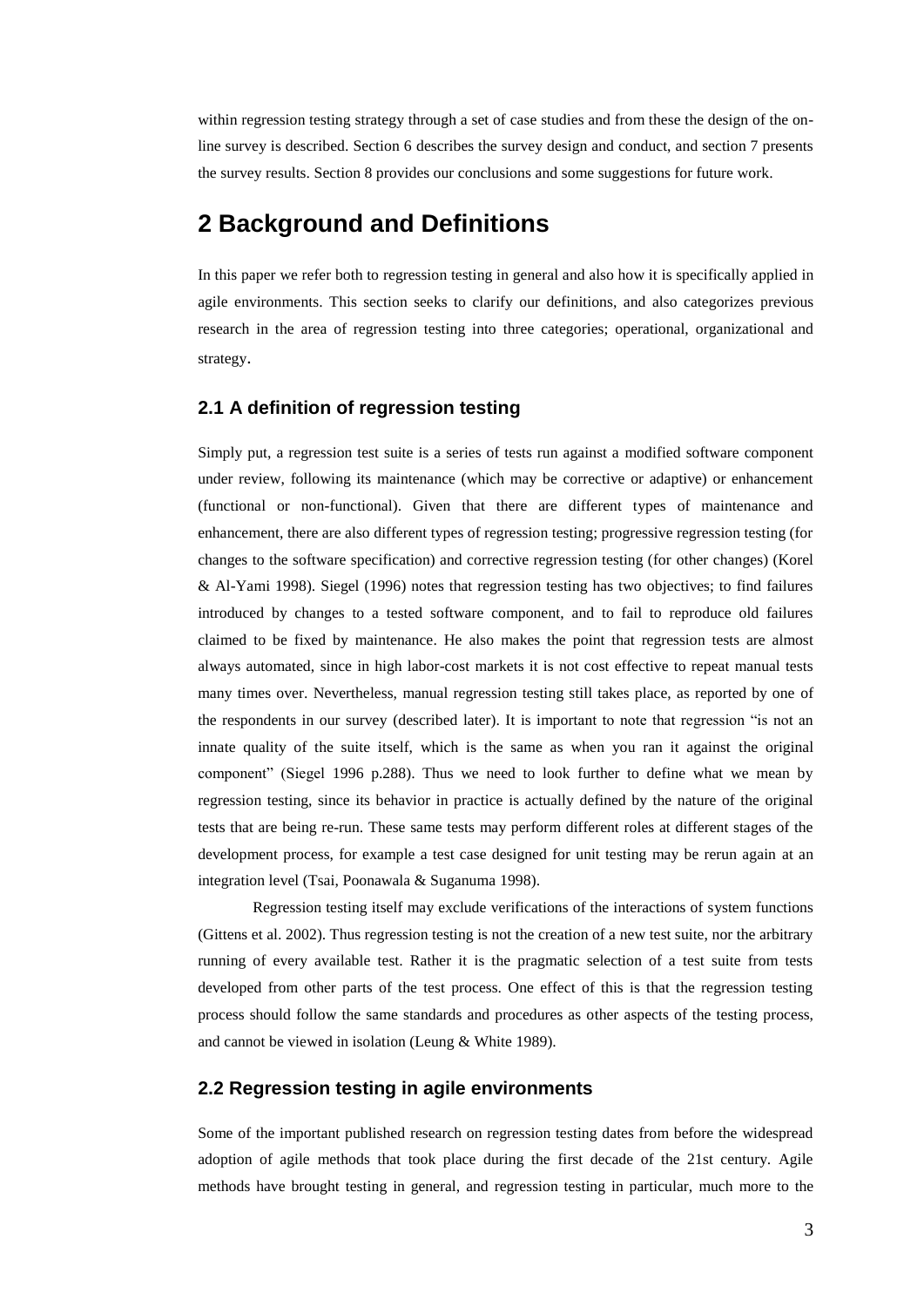center of software development, with their emphasis on techniques such as continuous integration and test driven development (Talby, Keren, Hazzan & Dubinsky 2006). These methods and techniques have also changed the nature and emphasis of regression testing. For example, the differences between corrective and progressive regression testing, as outlined in Leung and White (1989), no longer apply in test driven approaches, where the testing and development process is continuous and no longer executed in isolated, discrete stages. Similarly, it is no longer the case that regression testing is usually performed in a crisis situation, nor that regression testing will not be performed by the developers of the product, as was common when Leung & White were writing in 1989. Agile techniques such as test driven development have also changed the role of regression testing as the most likely place to find errors. Hetzel (1984) indicated that the probability of introducing an error during program modification was between 50% and 80%. We would expect this figure to be much lower for regression testing in a test driven environment, since even if the error rate is the same, most of these errors should have been revealed by prior unit testing. Another significant change that occurs in an agile environment is the frequency of testing. Long intervals between testing not only increase the percentage of faults that are undetectable by the original test suite, but can also make it harder to detect some faults due to complex interactions (Kim, Porter & Rothermel 2005). Agile methods encourage frequent build and test cycles, reducing the intervals between tests. In a test driven environment, some form of testing is taking place continuously. It should be noted that this particular study takes place in a context where most of the data has been gathered from organizations applying agile software development methods.

Adopting an agile approach is not, of course, a panacea for all issues in regression testing. Puleio (2006) reports that testing is the greatest of all the challenges faced in migrating to agile software development. In particular, setting up a viable automated test framework is an important step in the move towards an effective agile development process. Even in an environment in which the creation and running of regular tests is an integral part of the build process, effective regression testing faces a number of challenges. Tests are subject to a number of issues in remaining valid and consistent. Depending on the nature of the component being tested (domain model, user interface, data access) and the type of test (functional, non-functional), there are challenges in behavior sensitivity, interface sensitivity, data sensitivity and context sensitivity (Meszaros 2003). Thus a study of regression testing practice in an agile environment may reveal different issues to those in some earlier studies, but nonetheless they are equally challenging.

#### **2.3 Categorizing Regression Testing Research**

From the regression testing literature we have identified a number of common research themes that we have categorized into three sets of concerns, with some indicative literature (representative rather than comprehensive - see Table 1.) At the first level are the operational concerns of regression testing. These relate to techniques for appropriate test coverage, prioritization, frequency and selection. Much prior research has been done in these areas, including extensive reviews of the literature such as Engström, Runeson & Skoglund (2010), who analyze previous work on test selection, and Yoo & Harman (2012) who additionally look at prioritization and minimization. The next level is organizational. This research relates more to the day to day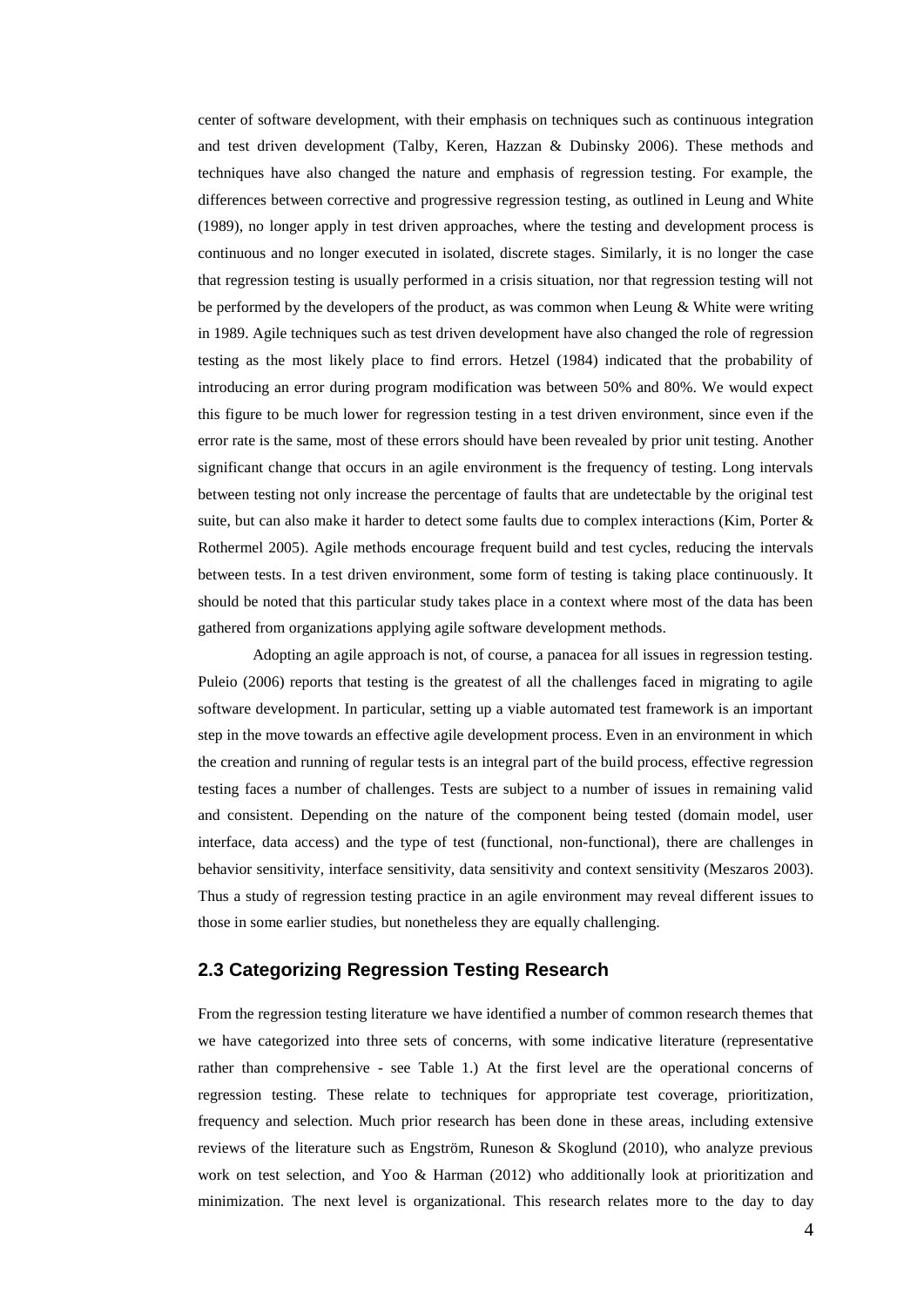management of regression testing within an organization. This covers areas such as test plans, data, standards and metrics. Again, these have been well explored in the literature. The third level is regression testing strategy, and relates to the impact of context on how an organization adopts, organizes and evolves its regression testing policies and implementation. This includes the external context of market and regulatory forces, the impact of this on the internal context of organizational philosophy and maturity, and the downstream effects of these on infrastructure investment (which may include tools, processes and human resources) and risk management strategies. Unlike the other two categories, this is not about regression testing per se, but about how it fits into the broader software development context. Table 1 shows that these strategic aspects have been considered in isolation in previous studies; however, this is an area of regression testing that has as a whole been less well explored. Therefore in this study we have chosen to focus on multiple factors at the strategic level of analysis.

| Level 1: Operational Regression Testing                                                           |                                            |  |  |  |  |
|---------------------------------------------------------------------------------------------------|--------------------------------------------|--|--|--|--|
| Research Focus                                                                                    | <b>Indicative Literature</b>               |  |  |  |  |
| <b>Test Coverage</b>                                                                              | Gittens et al., (2002)                     |  |  |  |  |
| Ensuring that regression tests adequately<br>$\bullet$                                            | Salama (2011)                              |  |  |  |  |
| exercise the code base                                                                            |                                            |  |  |  |  |
| <b>Test Selection</b>                                                                             | Wong, Horgan, London & Agrawal (1997)      |  |  |  |  |
| Selecting which existing tests are currently<br>$\bullet$<br>relevant to exercising the code base | Engström, Runeson & Skoglund (2010)        |  |  |  |  |
| <b>Test Prioritization</b>                                                                        | Srivastava & Thiagarajan (2002)            |  |  |  |  |
| Selecting the optimum order in which to<br>$\bullet$                                              | Orso, Apiwattanapong & Harrold (2003)      |  |  |  |  |
| run regression tests                                                                              | Yoo & Harman (2012)                        |  |  |  |  |
| <b>Test Frequency</b>                                                                             | Kim, Porter & Rothermel (2005)             |  |  |  |  |
| Selecting the optimum frequency with<br>$\bullet$                                                 | Puleio (2006)                              |  |  |  |  |
| which to run all regression tests                                                                 | Zheng, Robinson, Williams & Smiley (2006)  |  |  |  |  |
|                                                                                                   | Level 2: Organizational Regression Testing |  |  |  |  |
| Research focus                                                                                    | Indicative literature                      |  |  |  |  |
| <b>Test Plans</b>                                                                                 | Leung & White (1989)                       |  |  |  |  |
| Contextualizing regression testing within<br>$\bullet$                                            | Tsai, Poonawala & Suganuma (1998)          |  |  |  |  |
| an overall test planning process                                                                  | Engström & Runeson (2010)                  |  |  |  |  |
| <b>Test Data</b>                                                                                  | Loo & Tsai (1988)                          |  |  |  |  |
| Selecting the optimum set of test data                                                            | Siegel (1996)                              |  |  |  |  |
|                                                                                                   | Orso, Apiwattanapong & Harrold (2003)      |  |  |  |  |
| <b>Test Standards</b>                                                                             | Leung & White (1989)                       |  |  |  |  |
| Applying rules to the test process to ensure<br>$\bullet$<br>test effectiveness                   | Damm, Lundberg & Olsson (2005)             |  |  |  |  |
| <b>Test Metrics</b>                                                                               | Elbaum, Gable & Rothermel (2001)           |  |  |  |  |
| Measuring the effectiveness and efficiency<br>$\bullet$<br>of regression testing                  | Gittens et al. (2002)                      |  |  |  |  |
|                                                                                                   | Level 3: Regression Testing Strategy       |  |  |  |  |
| Research focus                                                                                    | Indicative literature                      |  |  |  |  |
| <b>External Context</b>                                                                           | Fenton & Ohlsson (2000)                    |  |  |  |  |
| Factors external to the organization that<br>$\bullet$                                            | Svensson & Host (2005)                     |  |  |  |  |
| impact on regression testing practice                                                             |                                            |  |  |  |  |
| <b>Internal Context</b>                                                                           | Damm, Lundberg & Olsson (2005)             |  |  |  |  |
| Factors internal to the organization that                                                         | Salama, R. (2011)                          |  |  |  |  |
| impact on regression testing practice                                                             |                                            |  |  |  |  |
| <b>Test Infrastructure</b>                                                                        | Do, Elbaum & Rothermel (2004)              |  |  |  |  |
| Hardware and software systems that are<br>$\bullet$                                               |                                            |  |  |  |  |
| used for regression testing                                                                       |                                            |  |  |  |  |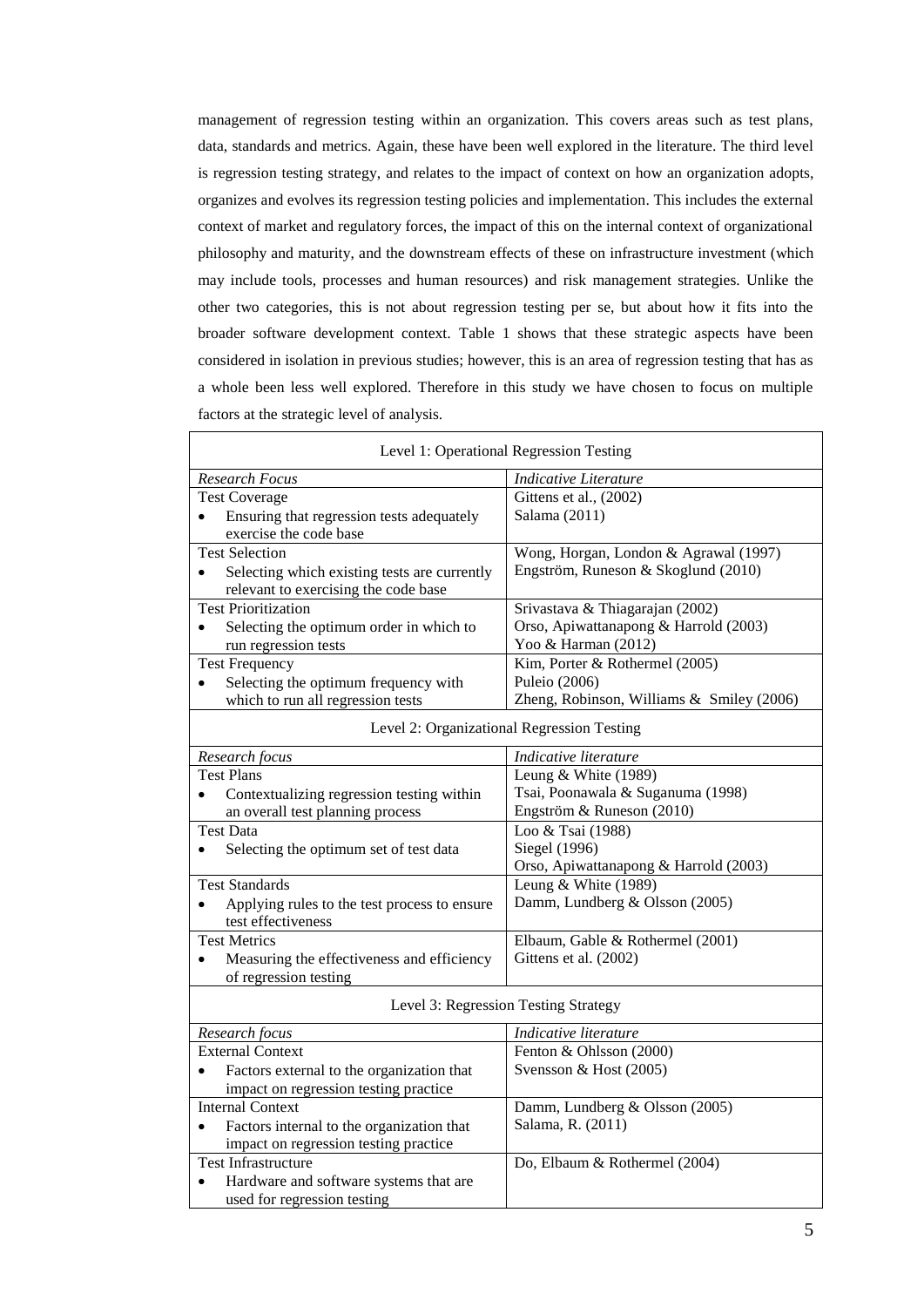| Risk Management                              | Persson & Yilmaztün |
|----------------------------------------------|---------------------|
| Processes and procedures for ensuring        |                     |
| quality and mitigating the potential threats |                     |
| to success in regression testing             |                     |

Table 1: The three levels of analysis in regression testing with references to some supporting research.

# **3 Research Motivation and Method**

Our aim in this research study was to clearly define regression testing strategy as distinct from the operational and organizational concerns, a distinction that had emerged as a result of an initial literature review exploring the broad field of regression testing. Our intention was to make use of this definition to subsequently develop an analytical framework with which we could further investigate regression testing practice at the strategic level. This analytical framework was then applied to a pilot field study, from which we developed some themes for exploration in subsequent work, as well as helping us refine our framework and further address our research questions. The overarching questions that this study attempted to address were the following:

- 1. How does regression testing strategy vary between organizations?
- 2. Why do different organizations adopt certain types of regression testing practices?
- 3. What specific forces influence regression testing strategy?

Our methodology in addressing these research questions was the following:

- 1. Conduct three exploratory case studies on the topic of strategic regression testing.
- 2. Analyze these reports according to our framework.
- 3. Draw out the main themes from the findings to formulate a larger on-line survey on regression testing strategy.

Our methodological approach has some similarities with that of Engström & Runeson (2010), in that it applied a mixed methods approach, beginning with a qualitative enquiry and subsequently developing an on line survey, informed by the outcomes of the initial enquiry. However our approach differed in that whereas the aforementioned study began with a focus group, we began with an exploratory field study comprising three cases. The case studies undertaken for this research were a convenience sample, but nevertheless provided an opportunity to contrast three very different contexts of agile regression testing, with our concept of regression testing strategy as our frame of reference. Our approach was to apply an observational method to an exploratory field study that we hoped would reveal important insights into aspects of regression testing strategy. To some extent this could be classified as a critical case study, in that it provided the opportunity to develop a critique of regression testing strategy in different contexts (Runeson & Host 2009).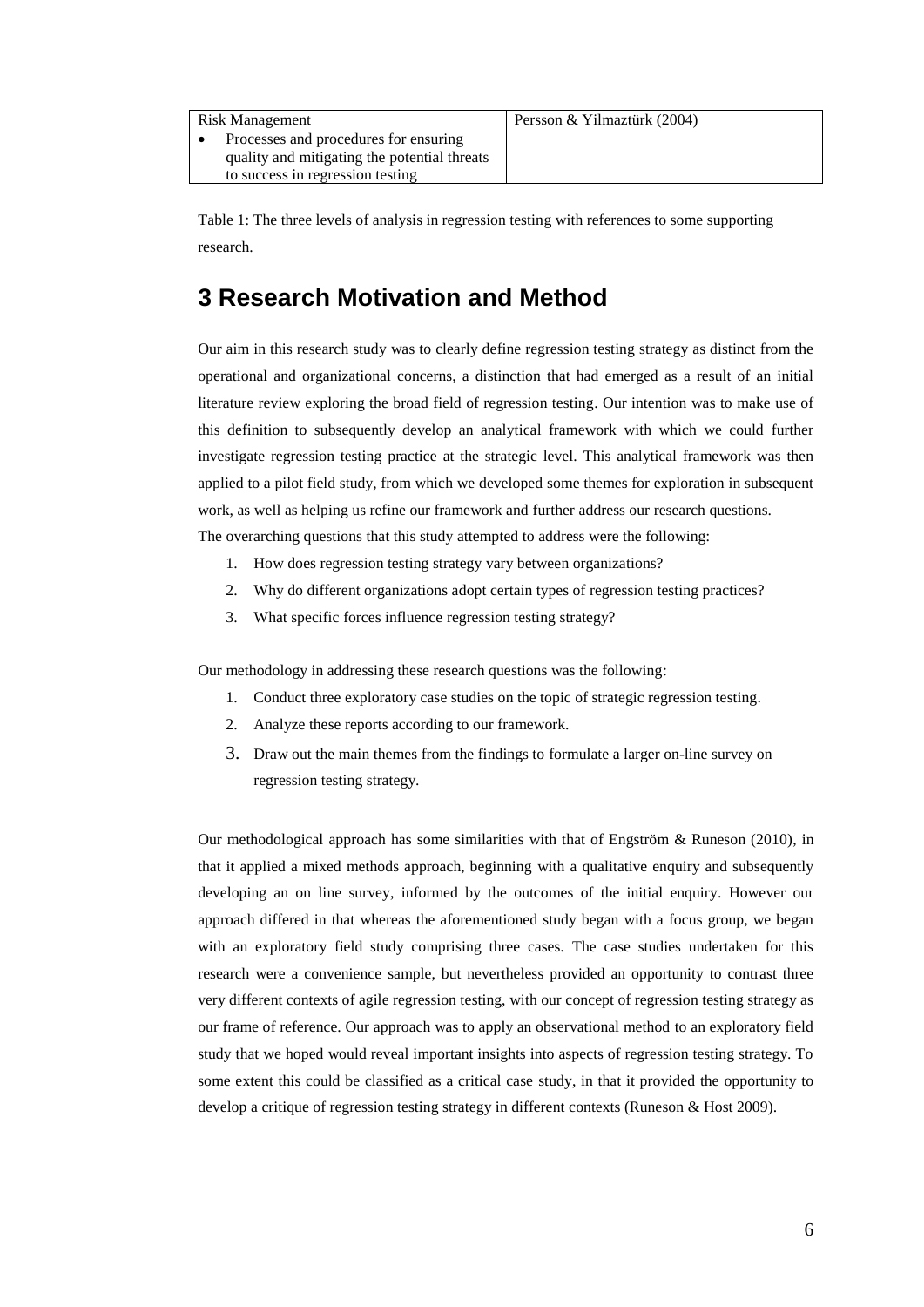### **4 Regression Testing Strategy**

Regression testing strategy relates to the context of testing, the processes, the infrastructure and the organization's risk management practices. An important aspect of research is how regression testing can be successfully introduced into the broader environment of an organization. Although, as we have previously indicated, this area of regression testing has been less explored in the literature than the operational and organizational levels, there is nevertheless some important related work, as outlined in the following section.

#### **4.1 Related Work**

Previous work in this area of research that could be broadly categorized as addressing regression testing strategy includes articles by Tsai, Poonawala & Suganuma (1998), Persson & Yilmaztürk (2004) and Salama (2011). One of the key messages from such studies is that regression testing is not a 'one size fits all' practice. Rather, it is very much context driven, and must be implemented in a way that fits the culture and environment of the host organization. As Fenton & Ohlsson (2000) observe, it is difficult to state static software engineering laws, since results, beliefs and practices will vary with the project.

The complexity of the environment can also have an impact on the effort required to introduce testing processes. For example a system that involves large teams across multiple locations (possibly across cultures), using many programming languages, platforms and dependencies between systems, makes it difficult to create test frameworks for the whole environment. In Svensson & Host's (2005) study of the introduction of XP into a complex software development environment, the issue of continuous testing was seen as the second most positive development practice (after coding standards), however it was also perceived as the most difficult practice to introduce. They noted that it requires much effort to introduce comprehensive testing practices into the evolution and maintenance of software, including legacy systems, and that the practices should be introduced early since they require time to introduce properly.

Damm, Lundberg & Olsson (2005) specify that organizations need a mature development process, with management buy-in. The test automation process needs to be easy to avoid developer resistance. The product needs to be developed in testable way, for example by ensuring that products have a common communication interface that can be simulated for testing.

Persson & Yilmaztürk (2004), utilizing a combination of literature and their own case study data, identified 34 common pitfalls in automated testing, most at a level that may be categorized as strategy (according to our own definition). These may be categorized into a smaller number of core themes in automated test strategies that should be addressed. These are; change management, both in introducing automated testing and its on-going evolution, quality control of the test process (including tools), a coherent testing philosophy communicated to all levels of the organization (including the role of automated versus manual testing, and the integration of the test and development roles), and proper investment in staff, training and infrastructure. Persson & Yilmaztürk (2004) also looked at how these various issues manifest themselves in the different phases of the Automated Testing Life-Cycle Methodology (Dustin, Rashka & Paul 1999); the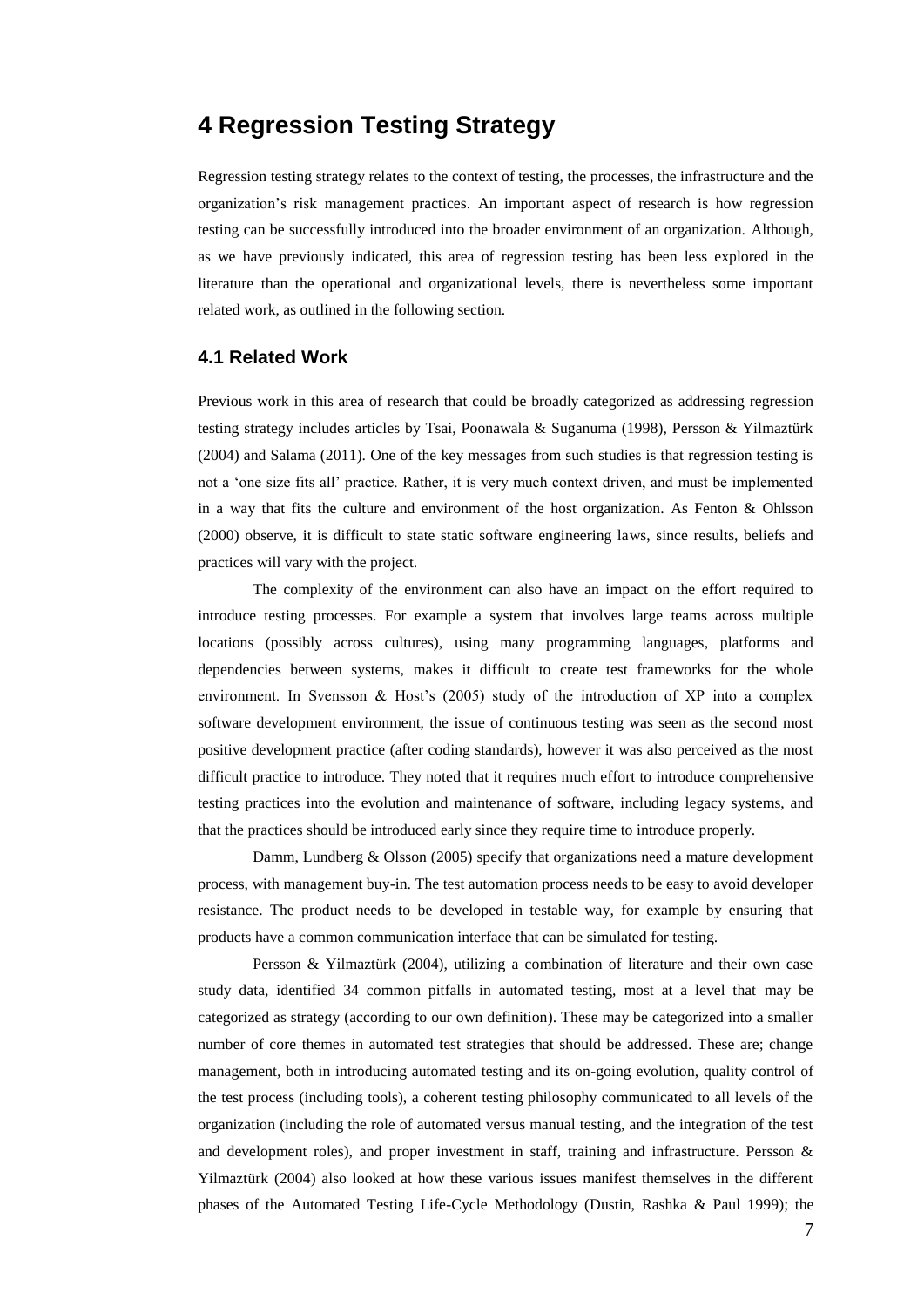decision to automate testing, test tool acquisition, the automated testing introduction process, test planning, design, and development, and execution and management of tests. The authors noted that their original supposition was that pitfalls in introducing an automated testing process could be systematically avoided or eliminated via formal risk management. In fact their work demonstrates a strong relation between the success of the projects and informal risk management.

### **4.2 An Analytical Framework for Strategic Regression Testing Practice**

To provide a conceptual framework from which to further investigate regression testing practice at the level of strategy, we have identified a number of core themes from the literature and categorized them into four main areas; (1) the external context, (2) the internal context, (3) the test infrastructure and (4) the change and risk management concerns. The conceptual framework is presented in Figure 1. In this framework, the external context represents constraints that are imposed by outside forces; the market in which the organization operates and the external bodies that regulate that market. The most important forces at play here are the types of projects being developed, and the levels of regulatory compliance required. The most significant aspect of these constraints is that they are not particularly malleable. While an organization may change or develop their product line, this is not something that is likely to be highly flexible, particularly in the short term. Regulatory compliance is entirely defined by external forces and therefore is not under the control of the development organization. In addition, regulations are likely to change, and apply non-flexible deadlines for compliance. Both of these forces are very strong; the market will dictate the success or failure of a company within that market. External bodies will insist on regulatory compliance. Both of these forces will have a considerable impact on the nature of regression testing in organizations, either directly or indirectly (via the internal context). The second category is the internal context, which may be either supportive of regression testing (for example by fostering a positive testing philosophy) or unsupportive (for example by not recognizing the value of building the maturity of regression testing processes). Unlike the external context, the internal context is more subject to change, though is itself influenced by the constraints of the external context. The most significant areas of organizational change that may directly impact on regression testing are the level of maturity of the organization, which will ultimately impact on the maturity of the development and testing teams, and the organizational testing philosophy, which is subject to strategic changes such as a decision to adopt agile software development methods.

Both the external and internal contexts are likely to have an effect on many aspects of regression testing. In particular we have identified the following aspects from the literature as being important, and likely to be directly influenced by these contexts; the infrastructure within which the testing process operates (including the hardware and software architectures, and investment in resources, including training) and change and risk management (quality control of the test process and test practice evolution). Given the generalized nature of the topics under investigation, a largely qualitative methodology is required to investigate these factors (Runeson, Andersson & Host, 2003).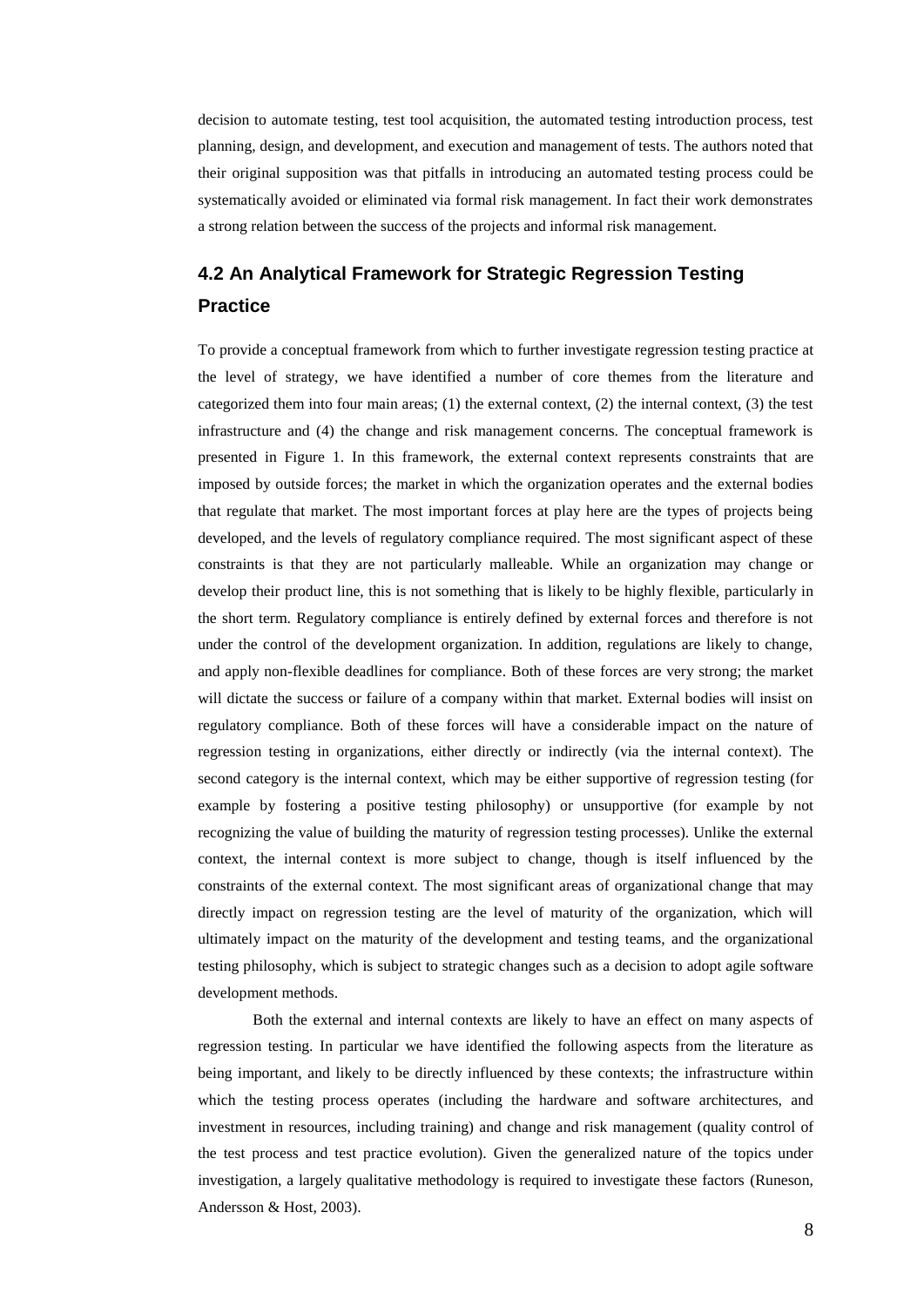

Figure 1: Regression testing strategy and contextual forces

### **5 Industrial case studies**

This section provides some findings from three industrial case studies, exploring some of the key features of how regression testing practices may vary from context to context. In each case we reflect in particular on each of the areas of regression testing strategy previously identified; external and internal contexts, testing infrastructure and change and risk management. These reports come from a range of different software development environments. Each report was provided by one of the authors of the paper as a result of periods of participant observation. The periods of these observations varied from case to case, but ranged from 4 weeks to 4 months. Observations were supported by semi structured interviews.

The findings from the case studies were subsequently analyzed using constructs from our analytical framework in order to uncover themes and formulate more informed questions for a larger online survey.

### **5.1 Case study descriptions**

In this section we briefly outline each of the case studies. For each study we identify factors specifically related to infrastructure, test practice evolution and quality control of the test process. We follow this with a cross–case analysis that collates our findings within the internal and external analysis contexts outlined in Figure 1.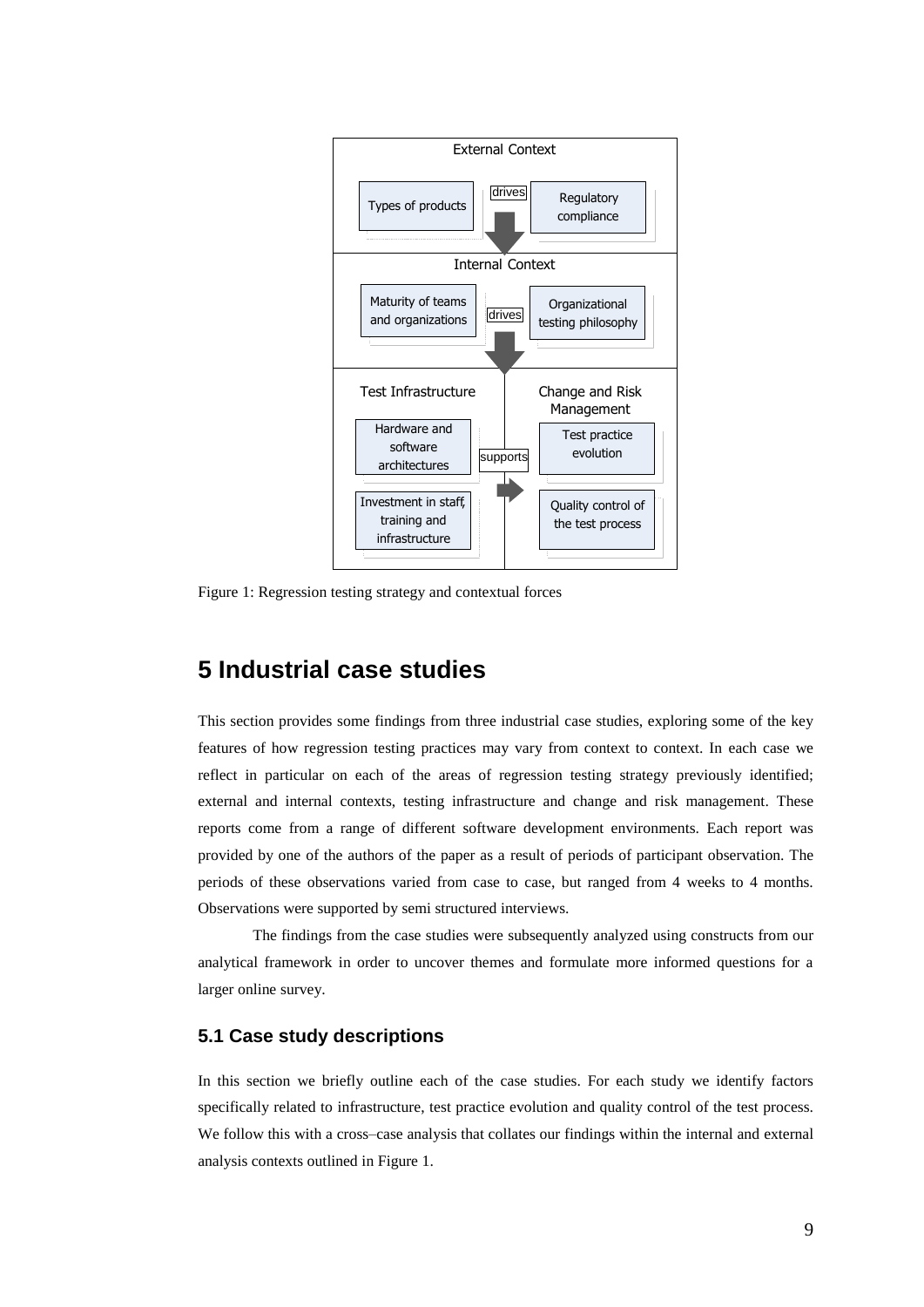#### *5.1.1 Experience report A – immature process*

This experience report comes from a small in-house development team in a public sector organization whose main business was not software development. The team was developing a web based system intended for in-house use but potentially marketable to third party clients. They were subject to a high level of regulatory compliance, but the regression testing process had a low level of maturity. An automated regression testing system had been put in place by an external consultant in the initial stages of an overall agile transformation project. Unfortunately there was limited buy-in to the regression testing system by the team for reasons of trust due to problems with the software on the test servers. In addition, bugs were being picked up in manual testing that should have been found in the automated tests. On reflection, there were several issues that led to, or compounded, the problem.

- 1. In terms of test practice evolution, further development was needed. The automated regression test suite did not include tests of the web layer, so only manual testing was able to pick up errors in the web components. Many of the team's unit tests were in fact integration tests. Few of the tests were able to isolate errors to specific parts of the system as no mocking was being used.
- 2. For quality control of the test process, the way that the development and testing approach had been introduced was top down, with inadequate buy-in from the team. Thus quality control was poor.
- 3. For test infrastructure, the team was working with inadequate investment; they had limited resources, poor quality software and a lack of experience.

#### *5.1.2 Experience report B – building maturity*

This experience report comes from an organization producing systems for fruit sorting, combining both hardware and software. The organization had a currently immature (but maturing) regression testing process and was not subject to any regulatory compliance. On-going training was being provided, including design principles with the aim of achieving cleaner architectures, greater coverage in unit tests and a better underlying code base. These design principles included the SOLID concept; Single area of responsibility, open for extension and closed for modification, Liskov substitution, interface segregation and dependency injection (Martin 2011). Key aspects of the testing strategy were:

- 1. Test practice evolution was well developed, but still maturing. A dedicated tester tested all user stories after assigning them acceptance criteria, using an acceptance test tool. Customers performed site trials of the software.
- 2. For quality control, the testing philosophy was based around independent code review, Test Driven Development (TDD), mocking, and refactoring legacy code to remove technical debt.
- 3. Investment was high in tool support for code test coverage (>80% target) and refactoring, with further tool investment being considered. Test infrastructure included both computing resources and fruit sorting machinery.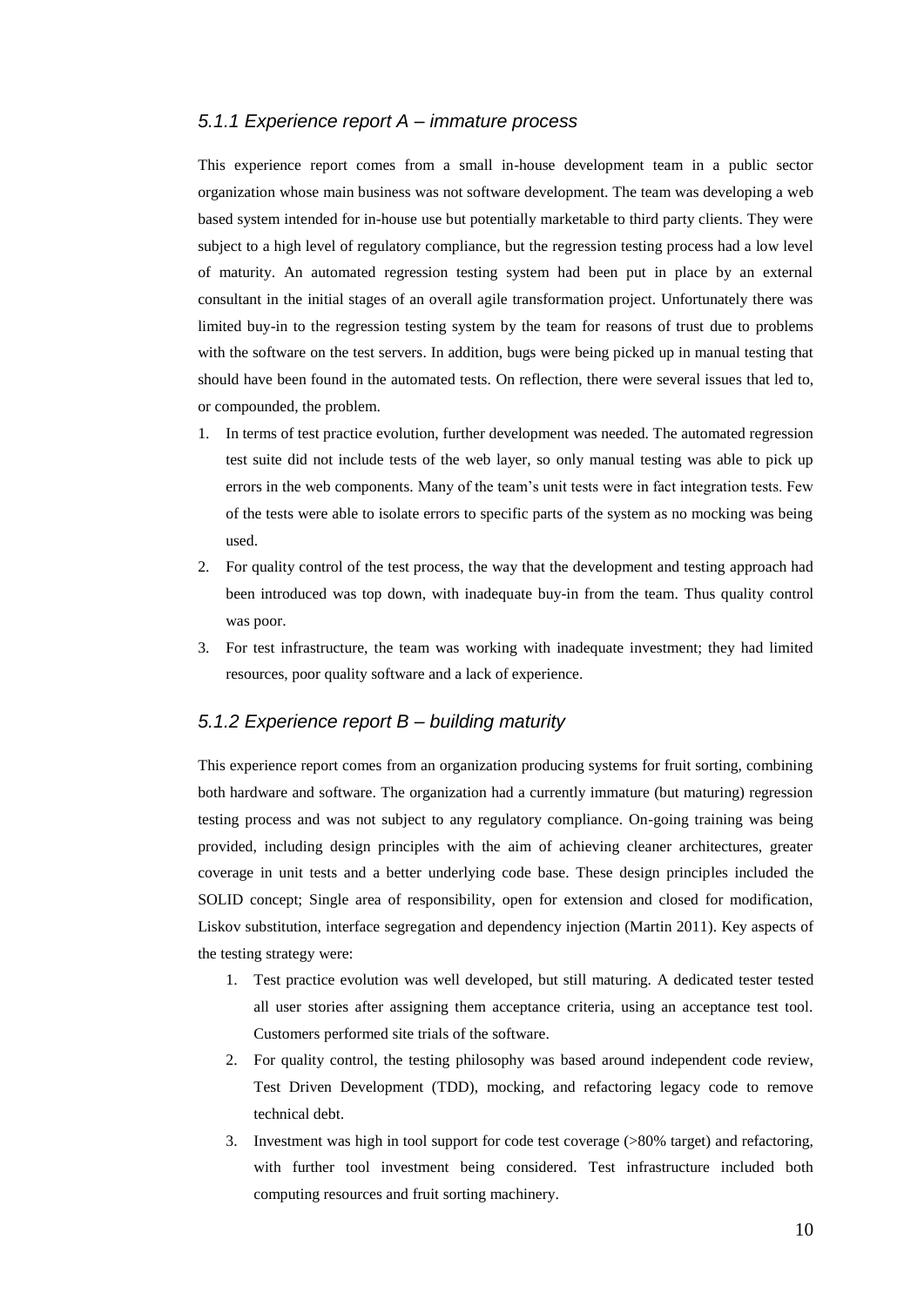#### *5.1.3 Experience report C – mature process*

The third and final experience report comes from the printing industry, involving the testing of application servers, web servers and native clients for off-the-shelf and custom systems. External forces included regulatory compliance for accounting aspects of the system, some ergonomic requirements and a complex product line caused by acquisitions. Internally the team's process was mature, and had a well-developed infrastructure, that included service oriented architecture and templates for virtual machines (instantiating a template typically took only a few minutes while setting up the VM each time could potentially take hours and require manual intervention.) Key aspects of the testing strategy were:

- 1. Test practice evolution was fully developed. Quality controls were based on test coverage, build time and number of code duplicates found in the system. In addition all automated tests had to pass in all test beds, which modeled the most popular and critical deployment scenarios. The defect arrival rate was measured and tracked over time.
- 2. Quality control was based on a rigorous application of TDD across all layers of the architecture.
- 3. In infrastructure investment, the organization had invested heavily in hardware and software, including a complete set of refactoring and coverage tools for all team members and a home-grown test bed controller (as no off-the-shelf tool was available.) Network bandwidth was increased to speed up overall network performance. All team members had customized screens to give immediate visibility of the status of all test beds and builds. As a result visibility of the current status of the regression test was increased. At the daily scrum, an additional screen was available to the team to see the status of all test beds.

#### **5.2 Combined analysis of the experience reports**

For the first case study, issues relating to shortcomings in the regression test suite related directly to the testing philosophy of the team. Lack of team buy-in related to change management, and lack of investment was also a key issue. External forces were relatively strong (high levels of compliance to data security requirements and possible third party clients). This put pressure on the internal context, given the immaturity of the team's processes and the lack of robustness of the infrastructure. The consequences for regression testing practice were that these practices were less effective than they should have been.

In the second case, the organization had a positive testing philosophy with a strategy of proactive change support by investment in training and tools, much of it targeted at the quality of the process. The test infrastructure was appropriate for the environment. External forces were not excessively pressurizing. The increasing organizational maturity was reflected in increasingly effective regression testing practices.

The third case shows a team with a mature process, supported by a highly developed infrastructure. The regression test practices were based on a strong philosophy, support by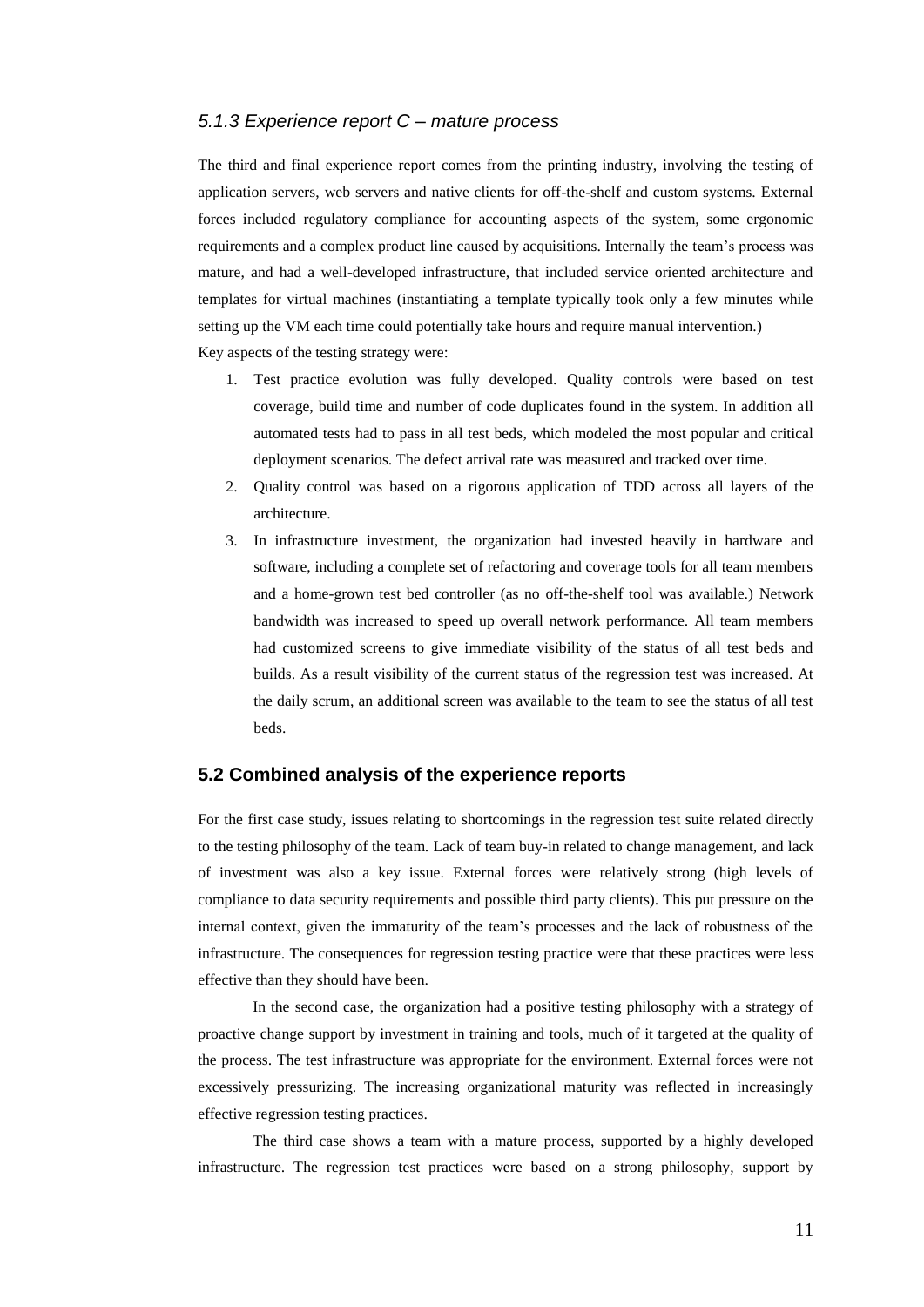substantial investment and a focus on quality. In a context of significant external forces, the regression testing process proved effective.

Table 2 summarizes the findings from these three cases. From our observations in the field, we found that the level of regulatory compliance did not necessarily guarantee that this would translate to meaningful responses either at the internal context or in the level of regression testing practices. Rather, our experience of the case organizations being studied indicated that the primary external drivers of developing a mature regression testing philosophy were the competitive and dynamic business operating environment that demanded high product agility as well as complex product types. This was complemented by high investment levels into training and both software tools and infrastructure to develop a robust regression testing philosophy.

|                                                                                                                          | <b>Experience Report A</b>                                                                                                        | <b>Experience Report B</b>                                                                                                                                                | <b>Experience Report C</b>                                                                                |  |
|--------------------------------------------------------------------------------------------------------------------------|-----------------------------------------------------------------------------------------------------------------------------------|---------------------------------------------------------------------------------------------------------------------------------------------------------------------------|-----------------------------------------------------------------------------------------------------------|--|
| <b>Organization type</b>                                                                                                 | Public sector                                                                                                                     | Private sector -<br>engineering                                                                                                                                           | Private sector $-$ printing<br>industry                                                                   |  |
| Software type                                                                                                            | Web based system for in-<br>house use                                                                                             | Automation and machine<br>control for third party<br>clients                                                                                                              | Off-the-shelf and<br>customized application<br>and web servers and<br>native clients for in-<br>house use |  |
| <b>Required level of regulatory</b><br>compliance                                                                        | high                                                                                                                              | low                                                                                                                                                                       | medium                                                                                                    |  |
| <b>Regression testing process</b><br>maturity                                                                            | immature                                                                                                                          | maturing                                                                                                                                                                  | mature                                                                                                    |  |
| <b>Regression testing process</b><br>development team buy-in                                                             | low                                                                                                                               | high                                                                                                                                                                      | high                                                                                                      |  |
| <b>Investment level into regression</b><br>testing: training, staff,<br>infrastructure                                   | low                                                                                                                               | medium                                                                                                                                                                    | high                                                                                                      |  |
| <b>Maturity level of the</b><br>organizational testing philosophy                                                        | initial                                                                                                                           | defined                                                                                                                                                                   | optimizing                                                                                                |  |
| <b>General development and testing</b><br>philosophy of the team                                                         | Use of manual and<br>integration testing, but<br>poor/partial<br>implementation of unit<br>tests.                                 | <b>TDD</b>                                                                                                                                                                | <b>TDD</b>                                                                                                |  |
| Company market share and<br>competition                                                                                  | Not a commercial market                                                                                                           | High market share and<br>tough competition                                                                                                                                | High market share                                                                                         |  |
| What were the primary external<br>factors influencing the overall<br>strategic level of regression<br>testing practices? | High compliance<br>requirements.                                                                                                  | The type of product and<br>the industry that is fast<br>changing and competitive,<br>requiring agility.                                                                   | Accounting compliance<br>and complex production<br>lines.                                                 |  |
| In what ways have the external<br>forces affected the internal<br>context of regression testing<br>practices?            | Adopting a philosophy of<br>outsourcing the<br>development and<br>maintenance of<br>regression testing<br>practices.              | Development of a robust<br>testing philosophy<br>manifesting itself through<br>a focus on extensively<br>refactoring legacy code in<br>order to remove technical<br>debt. | Development of a<br>sophisticated testing<br>philosophy and a mature<br>development team.                 |  |
| <b>Test</b><br>In what ways<br>have the<br><b>Infrastructure</b><br>internal forces                                      | Investment through the<br>outsourcing of the initial<br>setup of an automatic<br>regression testing system<br>to a consultant and | Investment into both staff<br>training as well as a<br>dedicated tester.                                                                                                  | High investment in<br>software tools and<br>infrastructure to support<br>regression testing.              |  |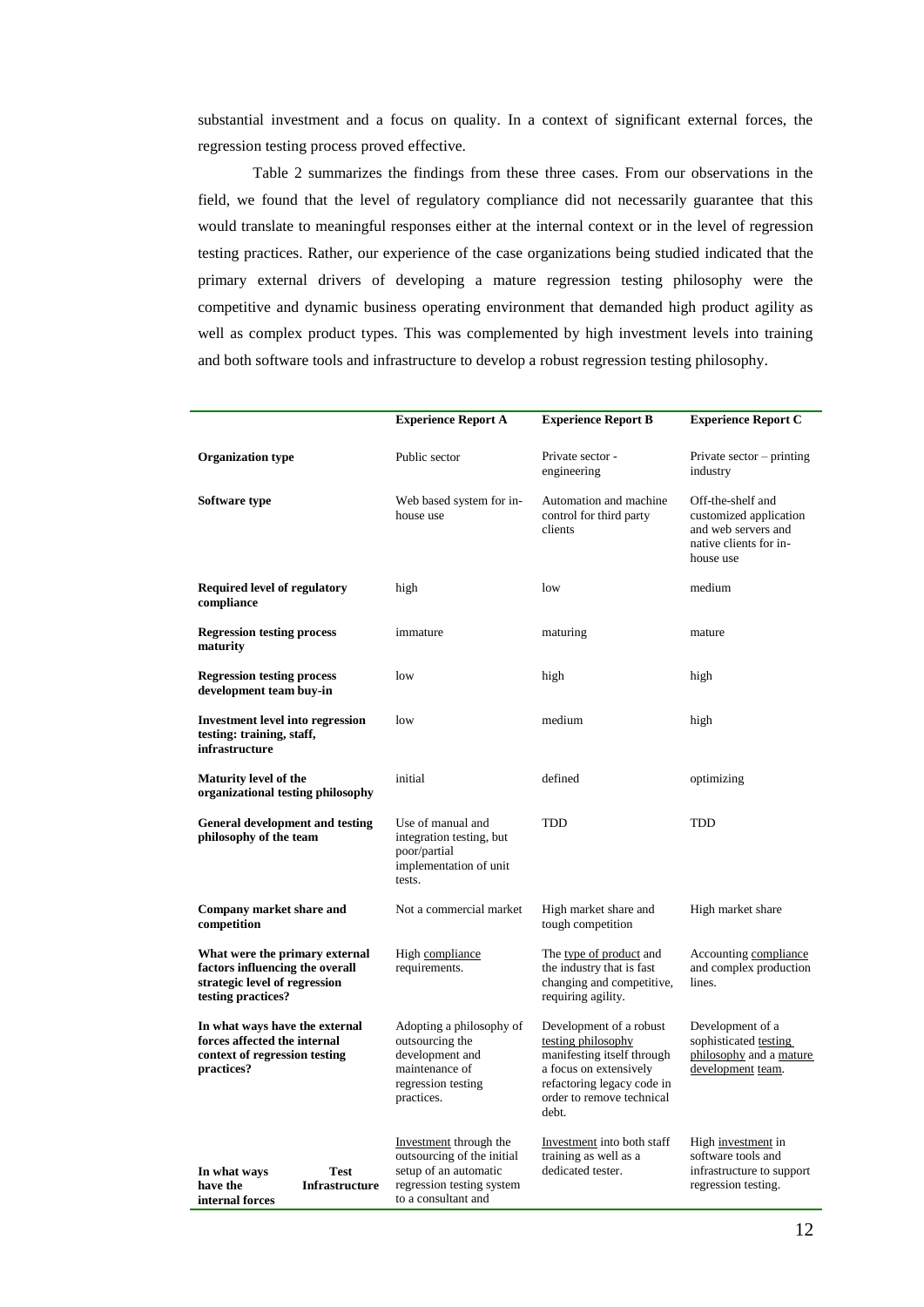| influenced the<br>responses in the<br>evolution of the<br>test |                                         | seeking periodic<br>consultancy at critical<br>points thereafter.                                                                                                                                                     |                                                                                                                                                                                                                   |                                                                                                                                                           |
|----------------------------------------------------------------|-----------------------------------------|-----------------------------------------------------------------------------------------------------------------------------------------------------------------------------------------------------------------------|-------------------------------------------------------------------------------------------------------------------------------------------------------------------------------------------------------------------|-----------------------------------------------------------------------------------------------------------------------------------------------------------|
| infrastructure<br>and the change<br>and risk<br>management?    | <b>Change and</b><br>risk<br>management | <b>Ouality control centered</b><br>on a top-down test<br>process, due to<br>inadequate unit testing.<br>most of the errors had to<br>be identified manually.<br>Change and risk<br>management remained<br>inadequate. | The refactoring of the<br>legacy code enabled the<br>development of more<br>robust unit and<br>integration tests that<br>support the new<br>regression testing<br>practices and better<br>manage change and risk. | A high integration of<br>testing process at all<br>stages of the<br>development cycle, well<br>defined quality<br>assurance and quality<br>control plans. |

Table 2: Summary of the three cases.

### **6 Survey Design and Conduct**

Having partly exercised our analytical framework from a small field study, we applied the framework to a larger data set in order to try to gain further insights into how regression testing strategy is influenced by various aspects of context. We distributed an online survey, developed from the key themes identified in the literature regarding contextual factors in regression testing, reinforced by our case study analysis. The main issues that the survey was intended to identify were:

- What were the specific external contexts experienced by developers (in terms of products and compliance)?
- What were the specific internal contexts experienced by the developers (i.e. what were the maturity levels and testing philosophies of their organizations)?
- How did they operate their regression testing process within these contexts (i.e. what were their hardware and software architectures, investment in staff training and infrastructure, quality control of the test process, and change and risk management strategies)?

The intention of the survey was to see if we could identify any further relationships between these various factors and regression testing practice.

The first part of the survey (external context) was addressed by multiple choice questions. We asked what type of software was being developed, for example system software, middleware / infrastructure, application software (in-house use, commercial off-the-shelf, for third party clients) or something else. Multiple selections were possible. When asking about compliance, a single option could be selected from 'minimal', 'limited', 'significant' or 'major' (descriptions of these were provided).

For the internal context, we asked a combination of multiple choice and open questions. In asking about the maturity of the development team or organization, we based our options on the 5 CMM levels of maturity from 'initial' (lowest) to 'optimizing' (highest). Therefore the possible set of values for external forces was within a specified set of options. However for testing philosophy we asked an open ended (free text) question; 'How would you characterize the organizational testing philosophy?'

All of the remaining questions in the survey were free form text responses. For infrastructure we asked two questions, asking the respondents to describe the hardware and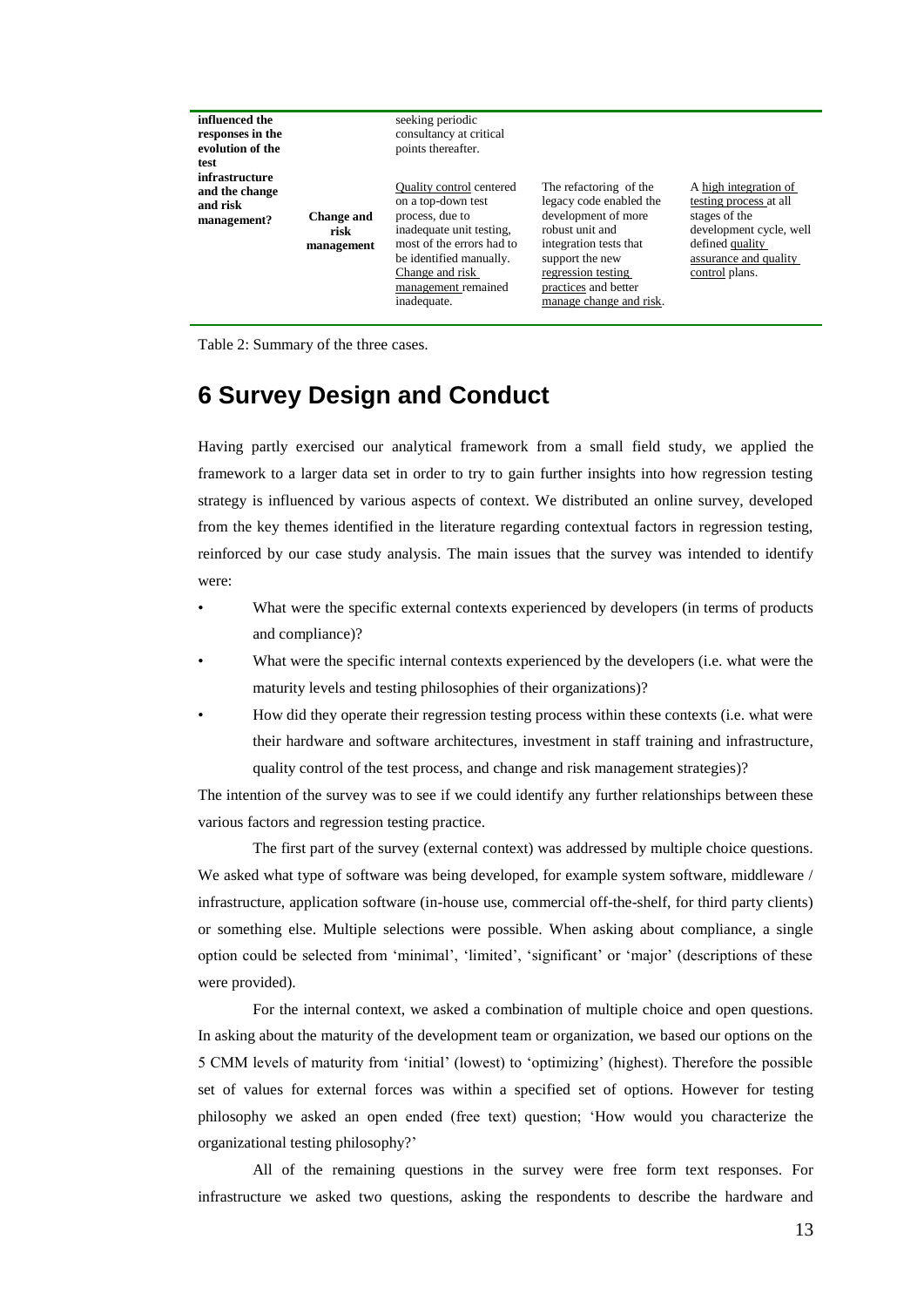software architectures they used for regression testing, and what types of investment had been made by the organization in staff, training and infrastructure to support regression testing. In asking about change and risk management we split the question into two parts, one addressing the introduction of automated regression testing, the other addressing its on-going evolution. The final question asked what quality controls were in place for the test process within the organization.

At the end of the survey, we asked a general question about the themes of our study; "Please provide any general thoughts that you have relating to how regression testing can be successfully introduced and maintained, in the context of different types organizations, teams and products."

The survey was created using the Qualtrics tool (licensed by the university) a low risk notification was made to the university ethics committee prior to distribution. Invitations to participate were distributed via the IS World mailing list, the Yahoo Test Driven Development mailing list, the British Computer Society special interest group in software testing and a number of social media channels such as Twitter and LinkedIn. In addition, direct contacts in the software industry were approached and requested to respond to the survey. The survey was university branded, to make its origins clear, and the first page explained its low risk ethics status. The survey was completed to a useable level by 37 respondents, of whom 23 completed the whole survey. This relatively low level of completion is unsurprising given the number of free form text responses. None of these were compulsory so that respondents who were unable or unwilling answer any questions were not prevented from completing the rest of the survey.

### **7 Survey Results**

In this section we present the results of our survey, beginning with the quantitative multiple choice questions, and then exploring the qualitative free text responses.

### **7.1 External context**

The results of the survey revealed that the external context (types of product and regulatory compliance) showed a broad spread of responses. In terms of types of product, all types of software development were represented, though application software for in house or third party use accounted for more than half the sample (Figure 2).

| Type of software product                        | <b>Responses</b> |
|-------------------------------------------------|------------------|
| System software                                 | 12               |
| Middleware / Infrastructure                     | 12               |
| Application software (for in-house use)         | 21               |
| Application software (commercial off-the-shelf) | 10               |
| Application software (for third party clients)  | 18               |
| Other (please specify)                          | 3                |
| Total                                           | 76               |

Figure 2: Types of software products (respondents could answer in multiple categories)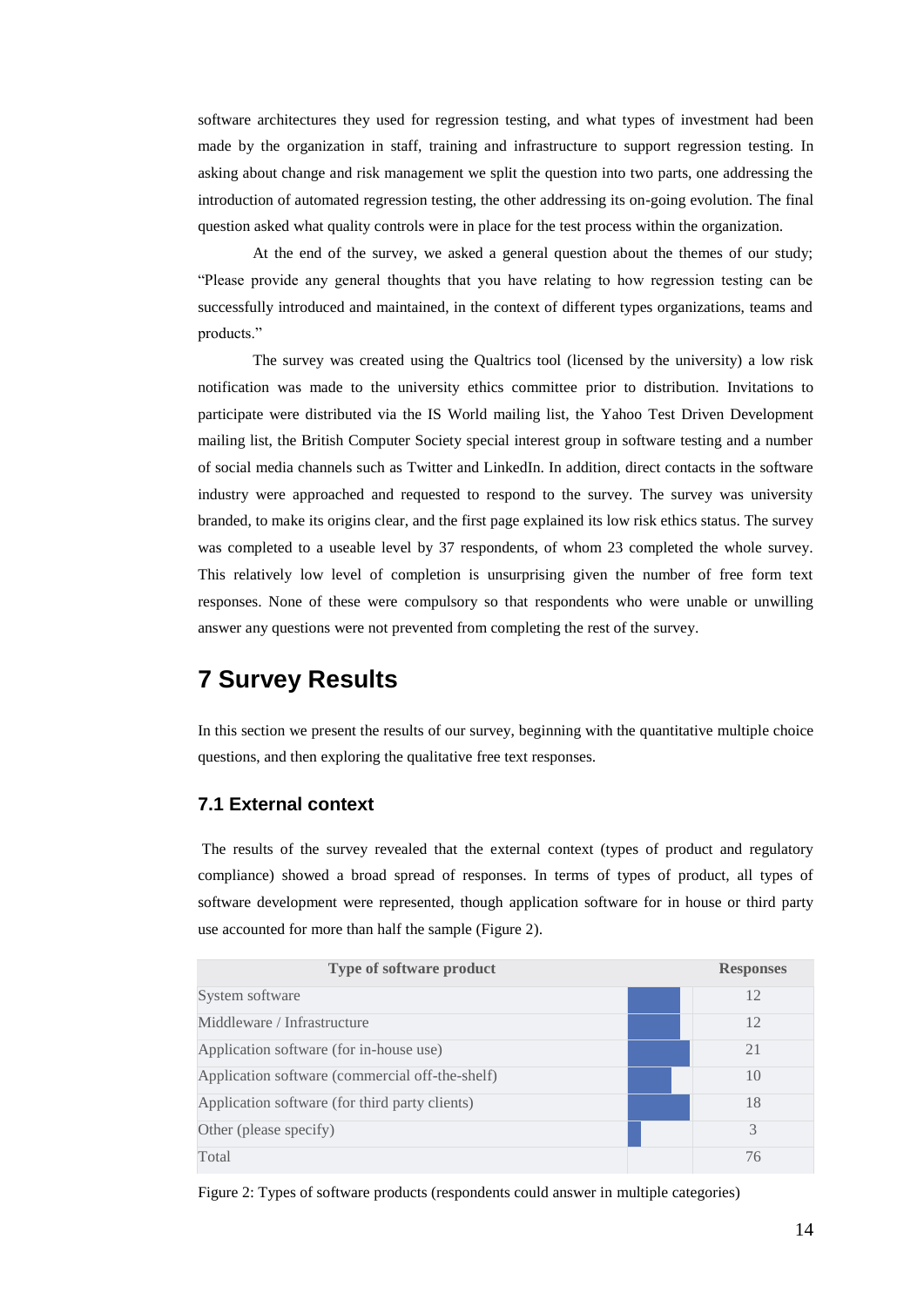Level of required compliance also varied broadly across the respondents. Figure 3 shows that all levels were represented in the survey.

| <b>Level of Compliance</b>                                                                                   | <b>Responses</b> |
|--------------------------------------------------------------------------------------------------------------|------------------|
| Minimal or None (only general legal compliance is required)                                                  | 6                |
| Limited (some external regulations but the overhead is small)                                                | 11               |
| Significant (there is significant regulatory compliance required that<br>impacts on the development process) | 8                |
| Major (regulatory compliance is a major concern and an essential<br>aspect of the software)                  |                  |
| Total                                                                                                        | 28               |

Figure 3: levels of regulatory compliance impacting on software development

Figure 4 shows a cross tabulation of product type and level of regulatory compliance. Although the figures do not show any strong patterns, they suggest that system software had fewer compliance requirements than other types of software for the respondents in our sample.

|         |                                                 | <b>Regulatory Compliance</b> |                |                  |       |
|---------|-------------------------------------------------|------------------------------|----------------|------------------|-------|
|         |                                                 | <b>Minimal or None</b>       | Limited        | Significant      | Major |
|         | System software                                 | 2                            | 3              | 3                |       |
| Product | Middleware / Infrastructure                     |                              | $\overline{2}$ | $\boldsymbol{A}$ |       |
|         | Application software (for in-house use)         |                              | 5              | 6                | 3     |
|         | Application software (commercial off-the-shelf) |                              |                | 3                |       |
|         | Application software (for third party clients)  | 2                            | 5              | 6                | 2     |
|         | Other (please specify)                          | 2                            |                | $\Omega$         | 0     |

Figure 4: cross tabulation of types of products and levels of regulatory compliance (actual frequencies)

### **7.2 Internal Context**

Looking at the internal context, again we found a broad spread of responses in terms of the 5 levels of organizational maturity, as defined broadly by the descriptors of the CMM (Figure 5).

| <b>Maturity Level</b>                                                 | <b>Responses</b> |
|-----------------------------------------------------------------------|------------------|
| Initial (ad hoc, chaotic)                                             | 6                |
| Managed (processes are planned and controlled)                        | 8                |
| Defined (practices standardized and embedded across the organization) | Q                |
| Quantitatively Managed (performance data is gathered and analyzed)    | $\overline{4}$   |
| Optimizing (culture of continuous improvement)                        | 5                |
| Total                                                                 | 32               |

Figure 5: Maturity levels indicated by the respondents, using CMM descriptors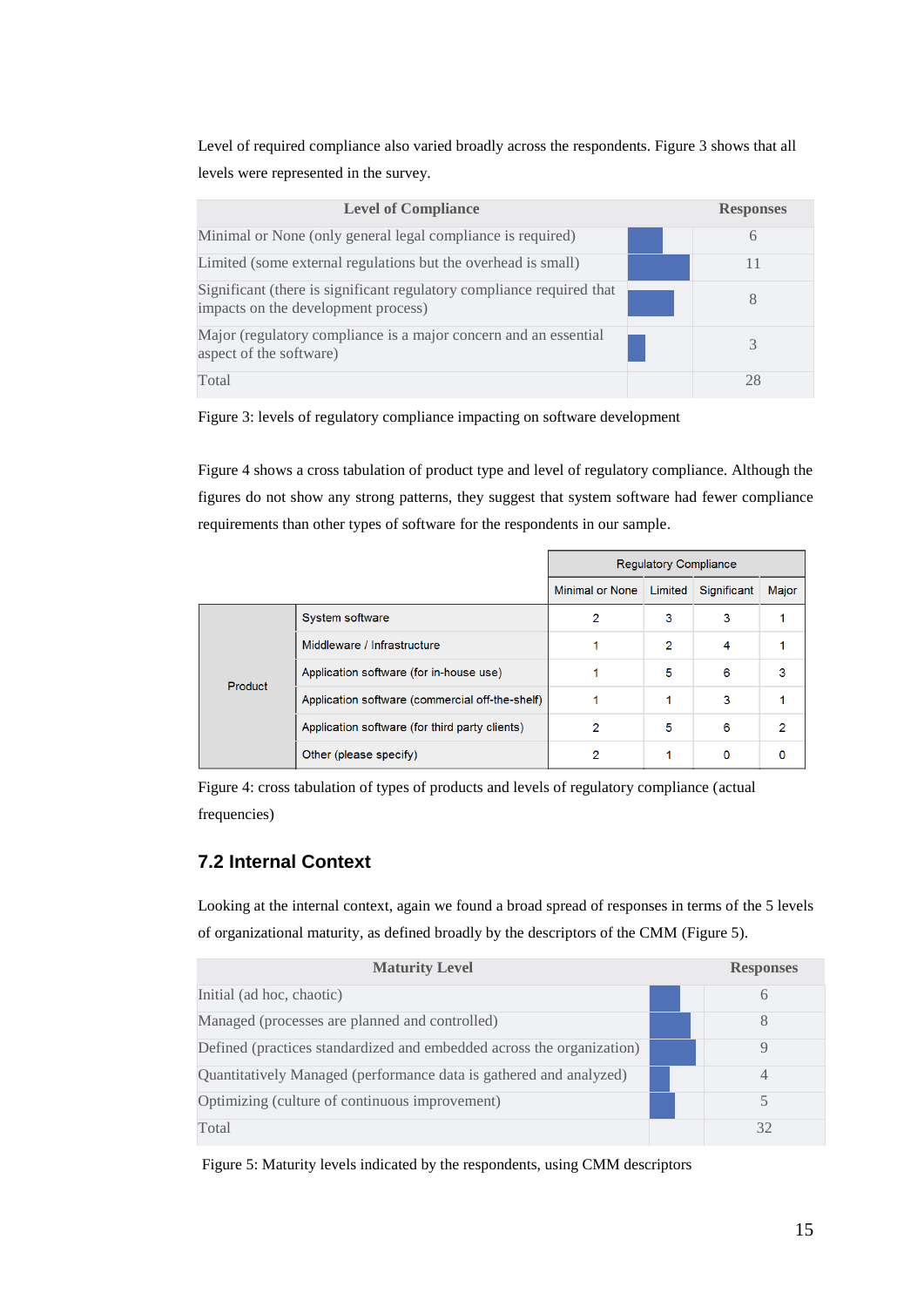In analyzing the quantitative relationships between the internal and external contexts, we found no particular pattern related to the types of product and the level of organizational maturity, with the exception of an apparent tendency, within our sample, for software for third party clients to be developed by organizations with lower overall levels of maturity (Figure 6).

|         |                                                 | <b>Maturity</b> |                |                |                                  |            |
|---------|-------------------------------------------------|-----------------|----------------|----------------|----------------------------------|------------|
|         |                                                 | Initial         | Managed        |                | Defined   Quantitatively Managed | Optimizing |
|         | System software                                 | $\overline{2}$  | 4              | $\mathbf 0$    |                                  |            |
| Product | Middleware / Infrastructure                     |                 | 2              |                | 3                                |            |
|         | Application software (for in-house use)         |                 | 5              | 6              | 2                                |            |
|         | Application software (commercial off-the-shelf) |                 | $\overline{2}$ | $\overline{2}$ |                                  |            |
|         | Application software (for third party clients)  | 2               | 4              | 6              |                                  |            |
|         | Other (please specify)                          | 0               |                |                |                                  |            |

Figure 6: cross tabulation of types of products and levels of organizational maturity (actual frequencies)

In looking at regulatory compliance and organizational maturity in our sample, the level of maturity tended to increase with the degree of compliance (Figure 7).

|                              |                        | <b>Maturity</b> |   |   |                                        |            |
|------------------------------|------------------------|-----------------|---|---|----------------------------------------|------------|
|                              |                        | Initial         |   |   | Managed Defined Quantitatively Managed | Optimizing |
| <b>Regulatory Compliance</b> | <b>Minimal or None</b> | 3               |   |   |                                        |            |
|                              | Limited                |                 | 3 | 4 |                                        |            |
|                              | Significant            | 0               | 3 | 3 | ≘                                      |            |
|                              | Major                  | 0               |   | ٥ |                                        |            |

Figure 7: cross tabulation of organizational maturity and levels of regulatory compliance (actual frequencies)

Despite the apparent patterns in the data described above, the small sample size means that any relationships must remain speculative since the sample size renders these results statistically insignificant. However we also gathered a large quantity of qualitative data in the form of free-text answers, enabling us to investigate the other themes of our study in more detail, as described in the following sections.

### **7.3 Qualitative Data Analysis**

In this section, the qualitative data gathered from the free text questions is analyzed using the same themes as the preceding analyses. Twelve respondents gave extensive detail in these questions. A further five answered some questions but not all. In one case, confidentiality was given as the reason for not providing answers, in other cases the respondent was unable to answer particular questions, for example because they joined the organization after relevant events had taken place.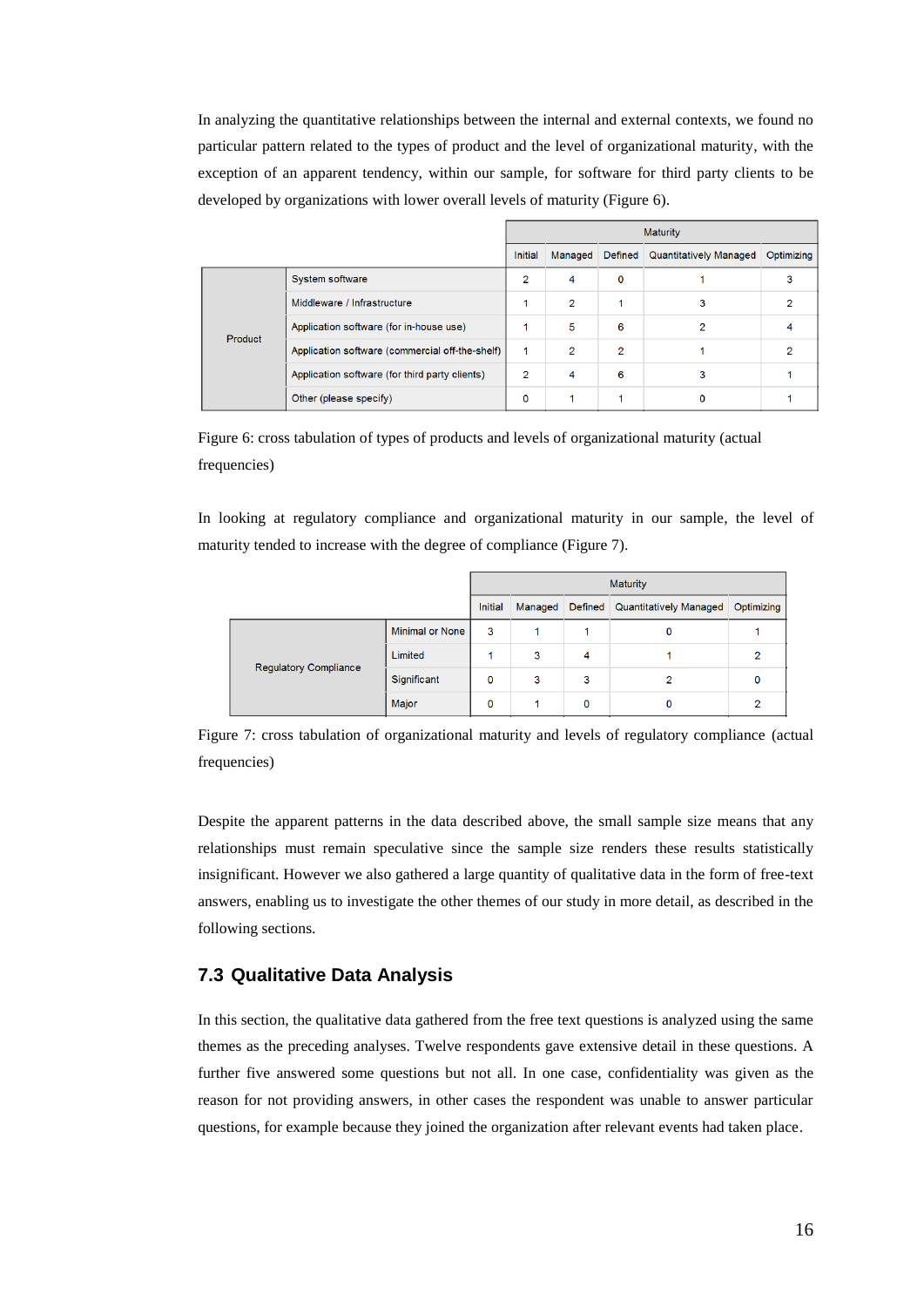#### *7.3.1 Testing philosophy*

In terms of testing philosophy, a number of respondents based their responses around test driven development. There were some other comments that reinforced some of the core practices of agile methods in testing, for example "customers dictate the quality assurance, we have the full support of management for test automation" and "testers are part of the development team rather than being an independent unit working after items are developed." However there were other less expected responses, in particular "there are also cultural issues at play within a global organization like ours. Development teams in the far east do not necessarily understand automated testing in the same way as western teams." As indicated earlier in this paper, the vast majority of our respondents have an agile approach to software development. However, one of the respondents stated that "the organization as a whole is relatively poor and waterfall oriented in their approach to quality control…there is a feeling that regression can only be achieved on some occasions because it is too cumbersome. This excuse mentality stops development from actually having it as a goal to achieve full regression testing." This response usefully contextualizes the role of regression testing in agile development, in comparison with more traditional methods, and underlines the changes in the nature of regression testing that have taken place with the adoption of agile methods.

#### *7.3.2 Test Infrastructure*

Responses to the first infrastructure question about software and hardware architectures revealed a very wide range of tools and configurations in use, reinforcing the idea that each regression testing context is different and operating under unique requirements. Internal test hardware included Windows and Mac PCs, HP blades, Unix and Linux machines. A number of respondents indicated that their test systems are virtualized but only one referred to this being hosted in the cloud. While test infrastructure frequently mirrored the real world deployment (external context) as closely as possible, one respondent stated that "all attempts are made to replicate production like hardware to simulate 'real life' but some hardware is 'below spec' following time, cost and quality assessments and ROI considerations." Similarly, another respondent stated "All applications are present but not copies of production data and not scaled to production."

Use of software tools included a range of automated processes including application lifecycle management, source code analysis and code coverage tools. However one respondent said their regression testing was still being done manually. Some teams are using commercial testing tools (HP QC and QTP, and Microsoft TFS), others are using open source tools (Hudson / Jenkins, Ant). In many cases the tools are specific to what is being tested (e.g. dedicated tools for testing Rails and JavaScript).

In terms of both hardware and software infrastructure, the influence of the external context of software development can clearly be seen. The type(s) of application(s) that are supported by the development organizations influenced the nature of the deployed software in terms of both application types and scale of deployment. Both of these factors influenced the test hardware and software, including whether the tests tools were commercial or open source.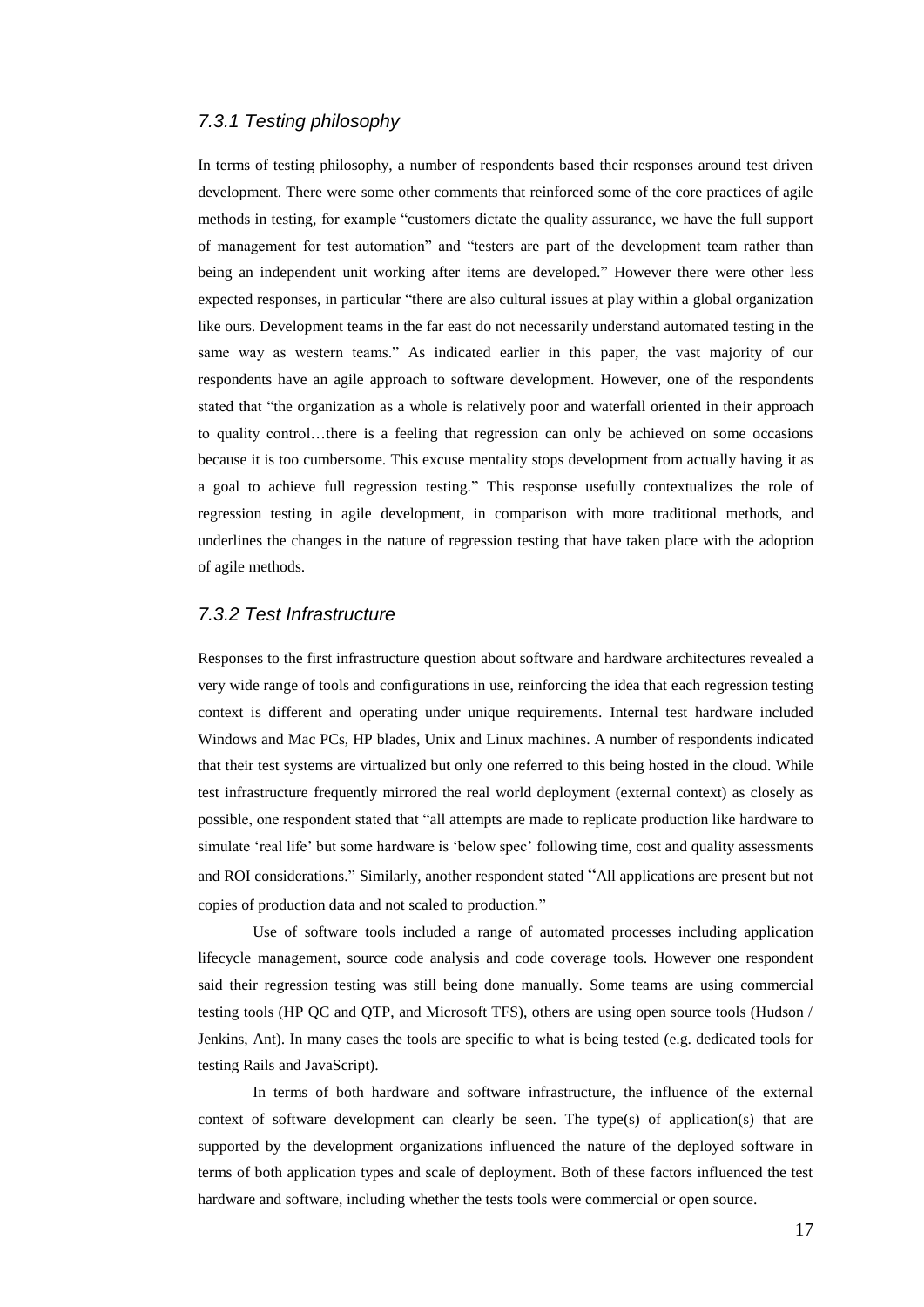When asked what types of investment have been made by organizations in staff, training and infrastructure to support regression testing, most respondents said that investment had covered both systems and training. However this varied between respondents, with some suggesting that infrastructure investment was greater than training, others saying the opposite. It was noticeable that only a few respondents noted large investments being made. Several stated that investment had been minimal. Nevertheless one respondent noted that such investment does have a payoff; "we have actively gone out of our way to implement automated regression wherever possible. A major benefit is to reduce time spent by developers on manually repeated testing."

#### *7.3.3 Change and risk management*

Most respondents seemed to find difficulty answering the question about how the organization handled change and risk management when it introduced automated regression testing. In some cases this was because the respondent was not working for the organization when this took place. In other cases there was no previous system because automated regression testing was there from the start. Where the question was answered in detail, these organizations had moved in a planned and managed way from manual to automated testing. Perhaps one reason that respondents found this question difficult to answer was they that did not see this change as being high risk. As one respondent stated, "there is only risk in not implementing it, why would you not do it?" In addition, the change appeared to be seamless, as outlined by another respondent; "There was no real change, the automated tests just replaced the manual ones being run. Over time the extent of automated testing on some applications has grown tremendously but that has no effect on the change or risk management process."

In addressing the question about how organizations handle change and risk management in the on-going evolution of automated regression testing, a number of respondents commented on the continually evolving technology and tool set, and ways of upgrading their processes to incorporate these. For example; "the project team is open to trying new technologies and techniques. By using the release branch isolation and version labeling, this allows for new practices to be tried without any major impact if the outcome is not desirable." Trying new approaches was generally seen as desirable; "We openly allow developers to try new technology and techniques - you can make mistakes, just don't repeat them!" Another respondent commented; "ongoing monitoring of system performance in both test and production environments is also used to reduce risk." Drivers for change included a desire to increase the speed of the testing process (i.e. internal context) and changes to the tool set available (i.e. infrastructure driven by the external context.)

Responses to the question about quality control of the test process fell into three categories; general aspects of process management, application of specific quality criteria, and tools used to support quality. Process management included formal code reviews, business sign-off on all changes, regression matrices, clear demarcation on system access and release procedures within a controlled environment. Explicit quality criteria included process, performance and integrity criteria including minimum code coverage, build time, metrics, and only merging tested, unduplicated code. Much of this was automated. Separation of the test and production contexts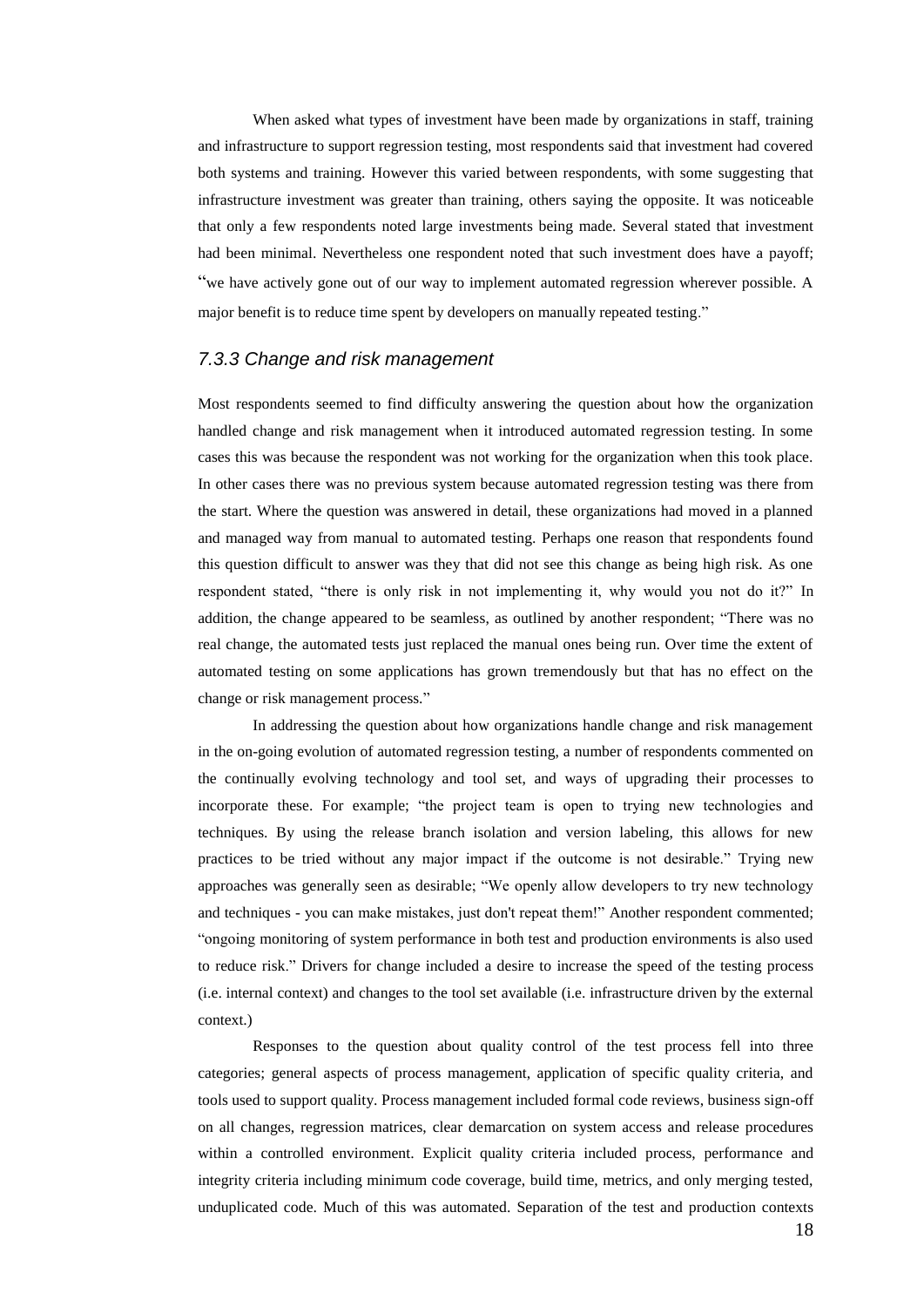was one important factor: "No access whatsoever to production environments." The responses to this question suggested that development teams take this aspect very seriously and have rigorous procedures in place.

#### *7.3.4 General responses*

At the end of the survey, respondents were asked to provide any general thoughts they had relating to how regression testing can be successfully introduced and maintained, in the context of different types of organizations, teams and products. Responses stressed the importance of commitment to the process from all stakeholders; management, customers and developers, as well as testers. Dedicated resources are required to organize and maintain test environments, and one person must have overall responsibility for the integrity of those environments. Tool support was also seen as central. It was regarded as essential in automating testing procedures that provide comprehensive coverage and utilities, with tools to help developers ensure test quality. Automation of test generation was proposed as an important progression from manual test generation. It was also indicated that certain development tools encourage testing more than others. A process of continuous improvement is required that is based on concrete measures (benchmarks, metrics and service levels). One respondent sounded a warning about not having a quality automated regression testing process in place; "There are many projects that we are not directly involved in that have no test automation. The result is a haphazard out of control environment, no real controls in place…Quality costs. Most managers just do not seem to get it." Looking ahead, one respondent stated; "Automation of test generation is perhaps the next step, where software monitors inputs and outputs from various elements of code, and then checks what happens when these inputs are exceeded."

### *7.3.5 Relationships between external context and regression testing practices*

From the qualitative responses it did not appear that the types of software application had any close relationship with regression testing practices. This may be because the main differences in infrastructure were driven by the size of the software development operation, rather than by the type of software being written. Since several of the respondents referred to their test environments being virtualized they did not provide details of, for example, how many machines were used for testing, since this would be variable. There seemed to be a tendency for teams working on commercial off-the-shelf software (COTS) or third party software, particularly where customization was included, to have a testing philosophy that emphasized the use of TDD. Interestingly a high level of regulatory compliance did not seem to suggest that organizations would necessarily have a greater focus on risk management or investment, since some organizations working with low level of compliance often had equal commitment to these.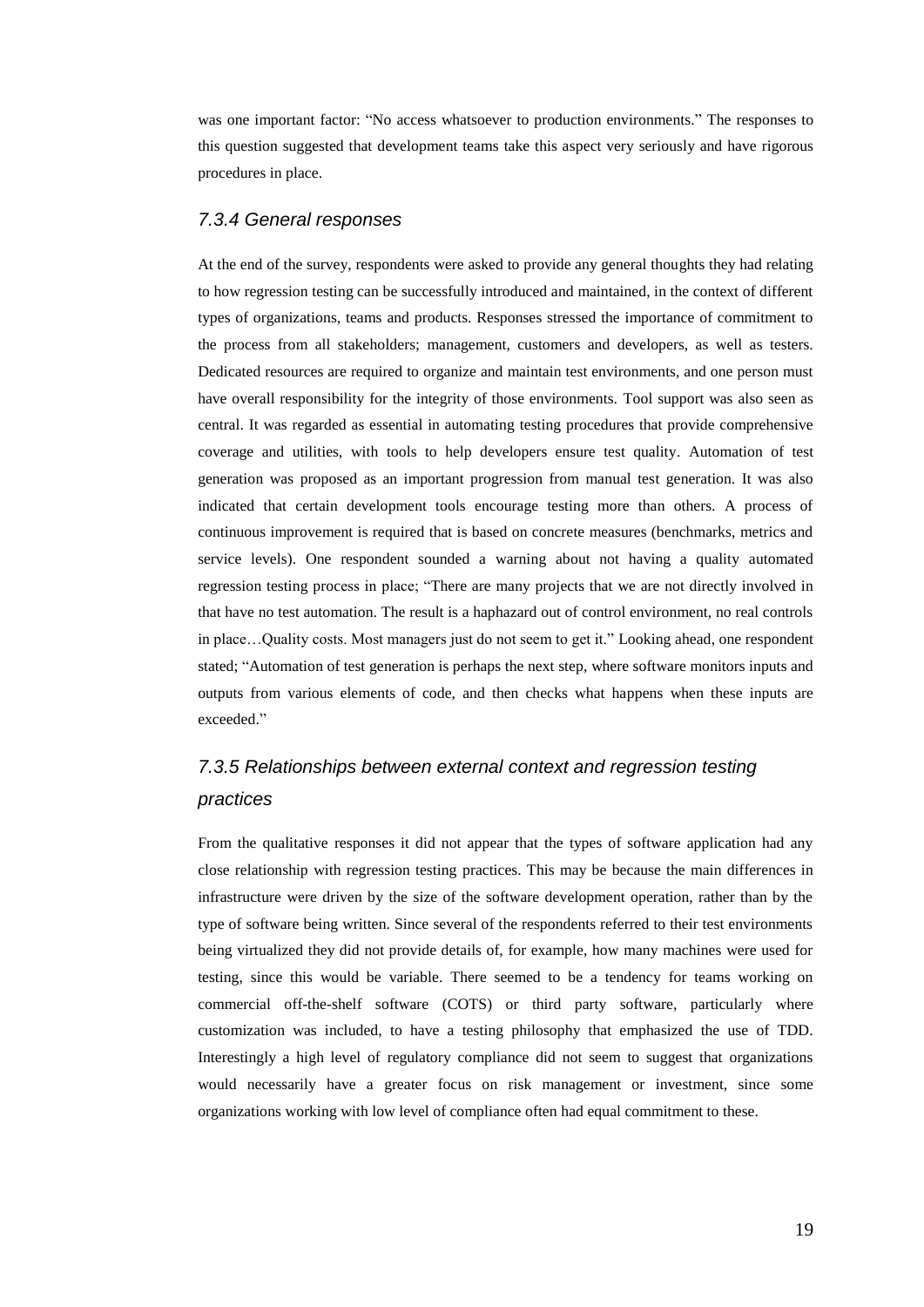### *7.3.6 Relationships between internal factors and regression testing practices*

In general the higher the level of organizational maturity, the more processes had been put in place for risk management, and the higher the level of investment had been in supporting regression testing. While most respondents referred to investment in infrastructure, the more mature organizations also reported investment in training. Organizations with a specific testing philosophy (TDD) tended to have better processes in place and a more coherent set of testing practices and infrastructure.

#### **7.4 Answering the Research Questions**

In section 3 we proposed three research questions. First, we asked 'How does regression testing strategy vary between organizations?' The results of our study suggest that it varies greatly, dependent upon context. This reinforces, from a broader perspective, Engström, Runeson & Skoglund's (2010) findings that test selection techniques varied widely between organizational contexts. Our three case studies indicated that strategy was reflected in the level of organizational maturity. However there was also a practical disjoint between the intention of strategy and actual practice. For example in the first case study, the policy to use continuous integration was present but in practice this was not being followed through. Perhaps the most obvious variation in strategy discovered was the wide range of test infrastructure being used, tailored to the types of application context (Our survey also revealed that these application contexts covered many different types of software development). Given that strategy encompasses the set of practices adopted for regression testing, our second question was 'Why do different organizations adopt certain types of regression testing practices?' Factors that emerged from our study include; the software development method adopted by the organization (e.g. waterfall v. agile), the distribution of the development team (different philosophy on automated testing in offshore teams), the type of software being developed (e.g. COTS teams appeared to favor TDD) and the level of management buy-in for investing in test automation. Our final question was 'What specific forces influence regression testing strategy?' This question is related to question 2, but sought to identify any common factors that applied across organizations. From our data set we are unable to generalize, however from our respondents we note that the type of software being developed can impact on the level of regulatory compliance, the level of maturity of an organization seemed to be less critical when developing software for third parties, and that regulatory compliance may be one driver for organizational maturity, but that it is not the only factor.

### **8 Conclusions and Future Work**

We undertook this research in order to try to identify the possible relationships between external context factors, internal context actors and the infrastructure and management of regression testing practices. The results of our study indicate that this is a complex area, with many factors at play. However we can recognize some themes from our data that may give some insights in to how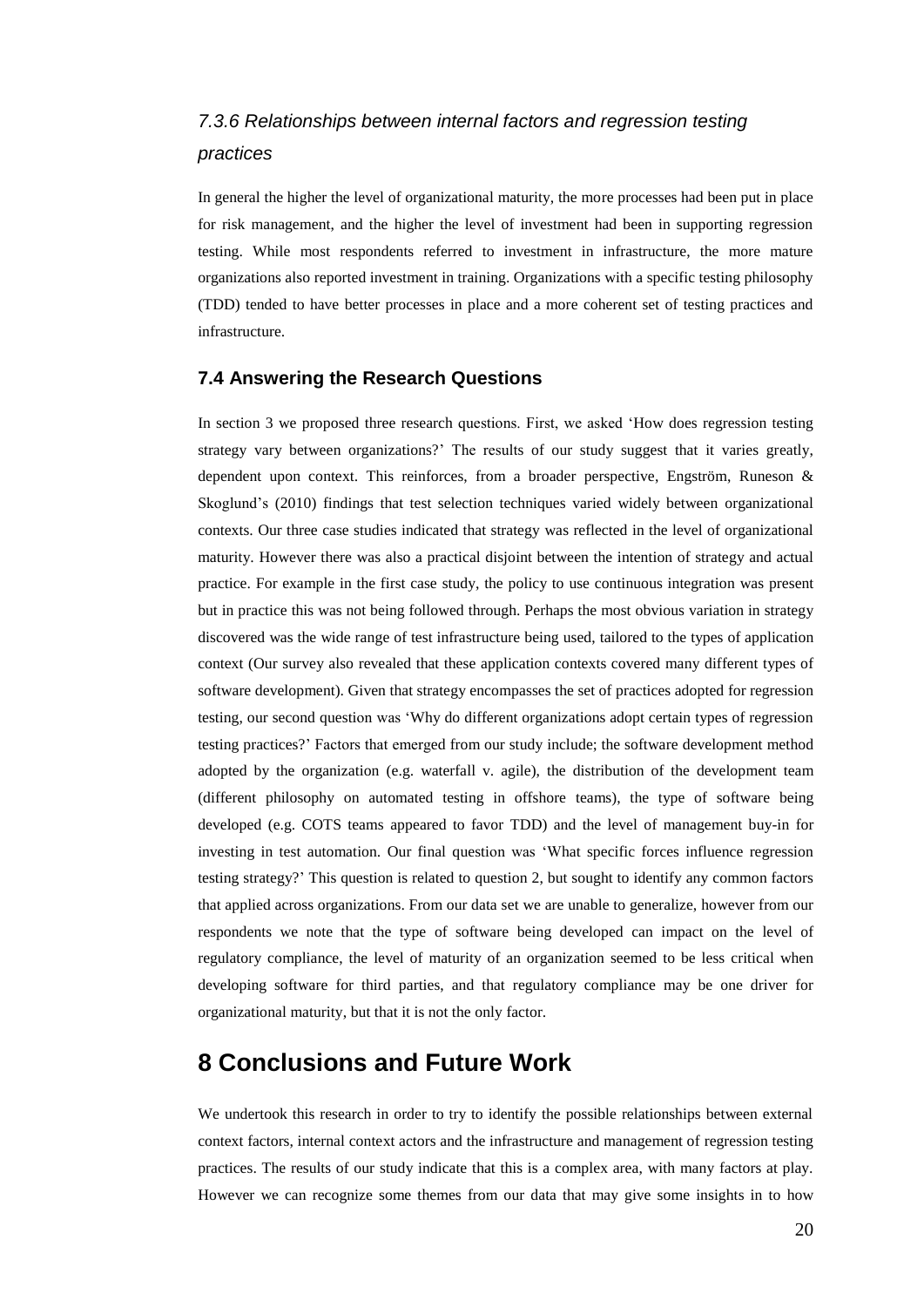regression testing strategy may be influenced by various factors. In particular we have seen that while organizational maturity appears to have some kind of relationship with the levels of regulatory compliance, which we might intuitively expect, these relationships do not necessarily follow through to specific practices in regression testing. Maturity tends to be more significant than compliance, not least because many mature organizations do not claim to be working with high levels of compliance. While investment seems to be variable between different organizations, there is little doubt that investment in automated regression testing had paid off for many of our respondents. It also appears that adopting it in the context of agile methods is a relatively painless path for an organization to take and, given the comments regarding the problem of organizations not taking this path, it seems highly likely that such changes would see a return on investment.

Our work so far has been based on the development of an analytical framework from the literature, with a focus on strategic aspects of regression testing. We have applied this model to the analysis of an exploratory field study and a small scale survey. In future work we need to refine the analytical framework in the light of our previous findings, and gather more extensive data to further explore the themes that have begun to emerge from this study. Analyzing the responses from the case studies and the survey have resulted in identification of options for future research, for example the impact of organizational culture on the quality process, in particular assessing how it can influence the financial results of commercial companies, given the return on investment issues raised by a number of our respondents..

### **References**

- Damm, L-O., Lundberg, L., & Olsson, D. (2005). Introducing Test Automation and Test-Driven Development: An Experience Report. *Electronic Notes in Theoretical Computer Science 116*, 3–15.
- Do, H., Elbaum, S. & Rothermel, G. (2004). Infrastructure support for controlled experimentation with software testing and regression testing techniques. *Proceedings of 2004 International Symposium on Empirical Software Engineering (ISESE '04)* 60 – 70.
- Dustin, E., Rashka, J., & Paul, J. (1999). Automated Software Testing, Addison-Wesley.
- Elbaum, S., Gable, D. & Rothermel, G. (2001). Understanding and measuring the sources of variation in the prioritization of regression test suites. *Proceedings. of Seventh International Software Metrics Symposium (METRICS 2001)*, 169 – 179.
- Engström, E., Runeson, P. & Skoglund, M. (2010). A systematic review on regression test selection techniques. *Information and Software Technology, 52*, 14-30.
- Engström, E. & Runeson, P. (2010). A Qualitative Survey of Regression Testing Practices. In: *Proceedings 11th International Conference on Product-Focused Software Process Improvement (PROFES).* Ed. by M. Ali Babar, M. Vierimaa, and M. Oivo. Vol. 6156. Lecture Notes in Computer Science. Springer Berlin / Heidelberg, pp.3-16.
- Fenton, N.E. & Ohlsson, N. (2000). Quantitative analysis of faults and failures in a complex software system. *IEEE Transactions on Software Engineering, 26*(8).
- Gittens, M., Lutfiyya, H., Bauer, M., Godwin, D., Kim, Y.W., & Gupta, P. (2002). An empirical evaluation of system and regression testing. *Proceedings of the 2002 conference of the Centre for Advanced Studies on Collaborative research (CASCON '02),* 3.
- Hetzel, W. (1984). *The Complete Guide to Software Testing*, QED Information Sciences, Wellesley, Mass.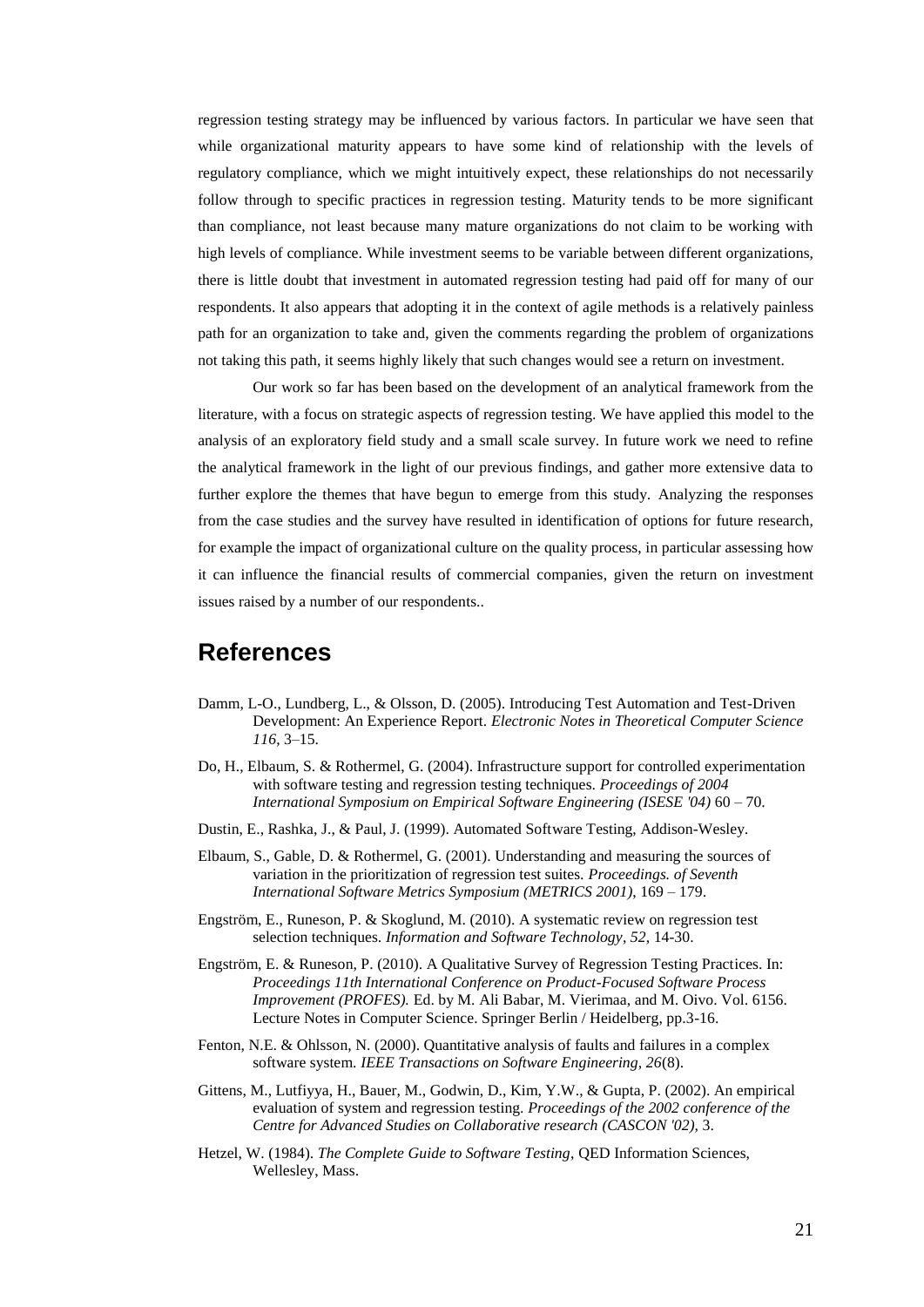- Kim, J-M, Porter, A. & Rothermel, G. (2005). An Empirical Study of Regression Test Application Frequency. *Software Testing, Verification and Reliability, 15*(4), 257–279.
- Korel, B., & AI-Yami, A. (1998) Automated Regression Test Generation. *Proceedings of ISSTA 98* Clearwater Beach Florida USA
- Leung, H.K.N., & White, L. (1989). Insights into regression testing. *Proceedings of the Conference on Software Maintenance*, 60 – 69
- Loo, P.S., & Tsai, W.K. (1988). Random testing revisited. *Information and Software Technology. 30*(7), 402–417
- McKeeman, W.M. (1998). Differential Testing for Software. *Digital Technical Journal, 10*(1), 100-107.
- Martin, R. (2011). *Agile Software Development, Principles, Patterns, and Practices*, Pearson.
- Meszaros, G. (2003). Agile Regression Testing Using Record & Playback. *Proceedings of the 18th annual ACM SIGPLAN conference on Object-oriented programming, systems, languages, and applications (OOPSLA '03)*. 353-360. ACM.
- Orso, A., Apiwattanapong, T, & Harrold, M.J. (2003). Leveraging field data for impact analysis and regression testing. *Proceedings of the 9th European software engineering conference,* 128 - 137 ACM.
- Persson, C., & Yilmaztürk, N. (2004). Establishment of Automated Regression Testing at ABB: Industrial Experience Report on 'Avoiding the Pitfalls'. *Proceedings of the 19th IEEE International Conference on Automated Software Engineering.*
- Puleio, M. (2006). How Not to do Agile Testing. *Proceedings of Agile Conference, 2006*, 307-314
- Runeson, P., Andersson, C. & Host, M. (2003). Test processes in software product evolution a qualitative survey on the state of practice. *Journal of Software Maintenance and Evolution: Research and Practice, 15*, 41-59.
- Runeson, P. & Höst, M. (2009). Guidelines for conducting and reporting case study research in software engineering. *Empirical Software Engineering* 14, 131-164
- Saff, D., & Ernst, M.D. (2003). Reducing wasted development time via continuous testing. *Proceedings of the 14th International Symposium on Software Reliability Engineering*, 281 – 292
- Salama, R. (2011). A Regression Testing Framework for Financial Time-Series Databases. An Effective Combination of FitNesse, Scala, and KDB/Q. *Proceedings of the ACM international conference on Object oriented programming systems languages and applications (SPLASH '11)*, 149-154
- Siegel, S. (1996). *Object Oriented Software Testing: A Hierarchical Approach*. New York: Wiley.
- Srivastava, A. & Thiagarajan, J. (2002). Effectively prioritizing tests in development environment. *Proceedings of the 2002 ACM SIGSOFT international symposium on Software testing and analysis (ISSTA '02),* 97 - 106
- Svensson, H., & Host, M. (2005). Introducing an Agile Process in a Software Maintenance and Evolution Organization. *Proceedings of the 9th European Conference on Software Maintenance and Reengineering*. 256 – 264.
- Talby, D, Keren, A, Hazzan, O, & Dubinsky, Y. (2006). Agile software testing in a large-scale project. *IEEE Software, 23*(4), 30 – 37
- Tsai, W-T., Poonawala, M., & Suganuma, H. (1998). Regression testing in an industrial environment. *Communications of the ACM, 41*(5), 81–86.
- Wong, W.E., Horgan, J.R., London, S., & Agrawal, H. (1997). A Study of Effective Regression Testing in Practice, *Proceedings of the 8th International Symposium On Software Reliability Engineering*, 264 – 274
- Yoo, S., & Harman, M. (2012). Regression testing minimization, selection and prioritization: a survey. *Software Testing, Verification and Reliability, 22*(2), 67–120.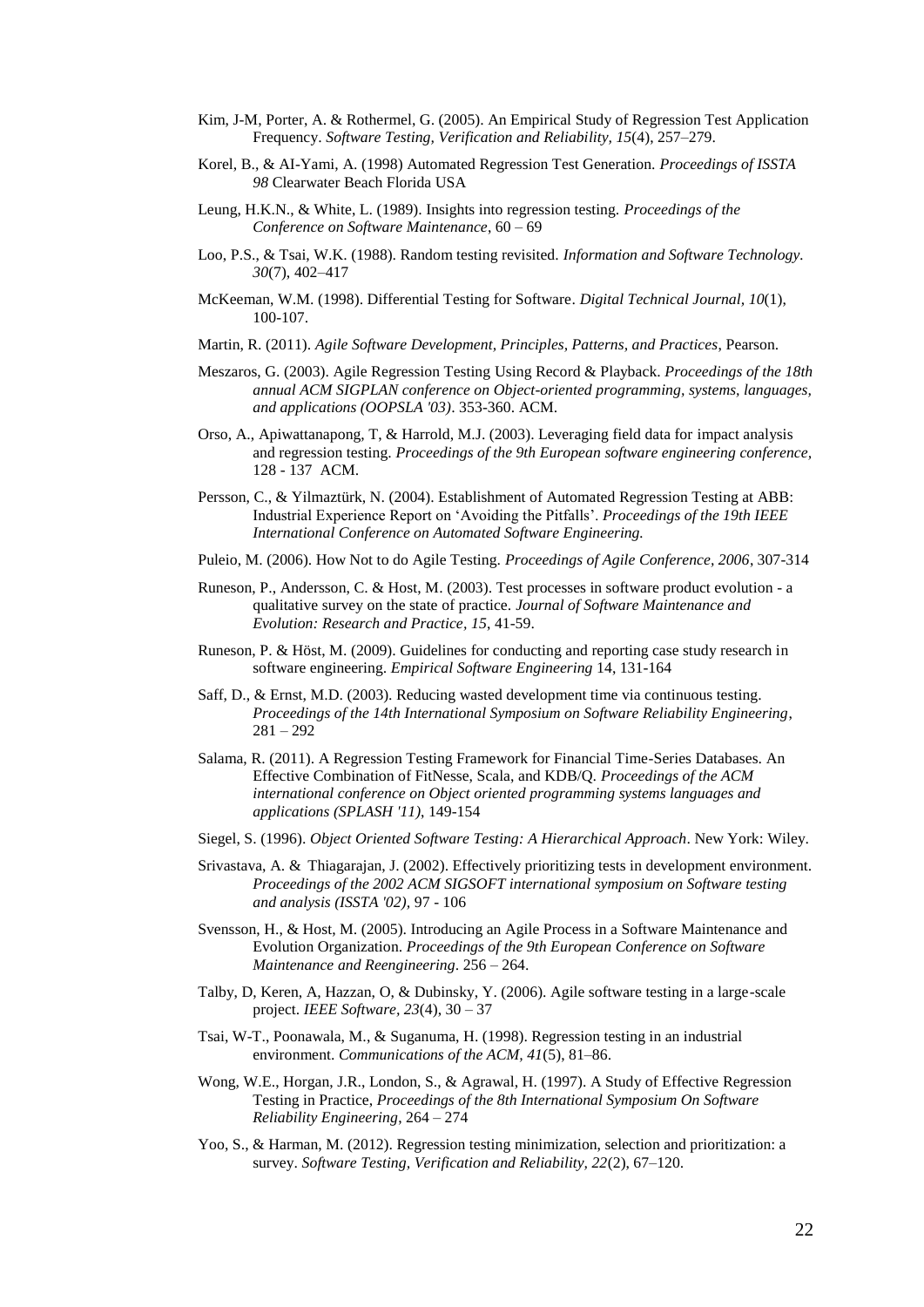Zheng, J., Robinson, B., Williams, L. & Smiley, K. (2006). Applying regression test selection for COTS-based applications. *Proceedings of the 28th international conference on Software engineering (ICSE '06),* 512-522.

## **Appendix – Survey Questions**

Question1: What type(s) of software product(s) are being regression tested in your organization? (select all that apply)

- A. System software
- B. Middleware / Infrastructure
- C. Application software (for in-house use)
- D. Application software (commercial off-the-shelf)
- E. Application software (for third party clients)
- F. Other (please specify)

Question 2: What is the maturity of the development team, organization, or other relevant context within which regression testing takes place? These options are based on the 5 CMM levels of maturity from Initial (lowest) to Optimizing (highest). Select the highest level that is appropriate for your organization / team.

- A. Initial (ad hoc, chaotic)
- B. Managed (processes are planned and controlled)
- C. Defined (practices are standardized and embedded across the organization
- D. Quantitatively Managed (performance data is gathered and analyzed)
- E. Optimizing (culture of continuous improvement)

Question 3: What level of regulatory compliance is required for your development context?

- A. Minimal or None (only general legal compliance is required)
- B. Limited (some external regulations have to be complied with but the overhead is small)
- C. Significant (there is significant regulatory compliance required that impacts on the development process)
- D. Major (regulatory compliance is a major concern and an essential aspect of the software)

*The following questions were all free text responses:*

Question 4: What hardware configuration is used for regression testing in your organization?

Question 5: What software architecture is used for regression testing in your organization?

Question 6: How did your organization handle change and risk management when it introduced automated regression testing?